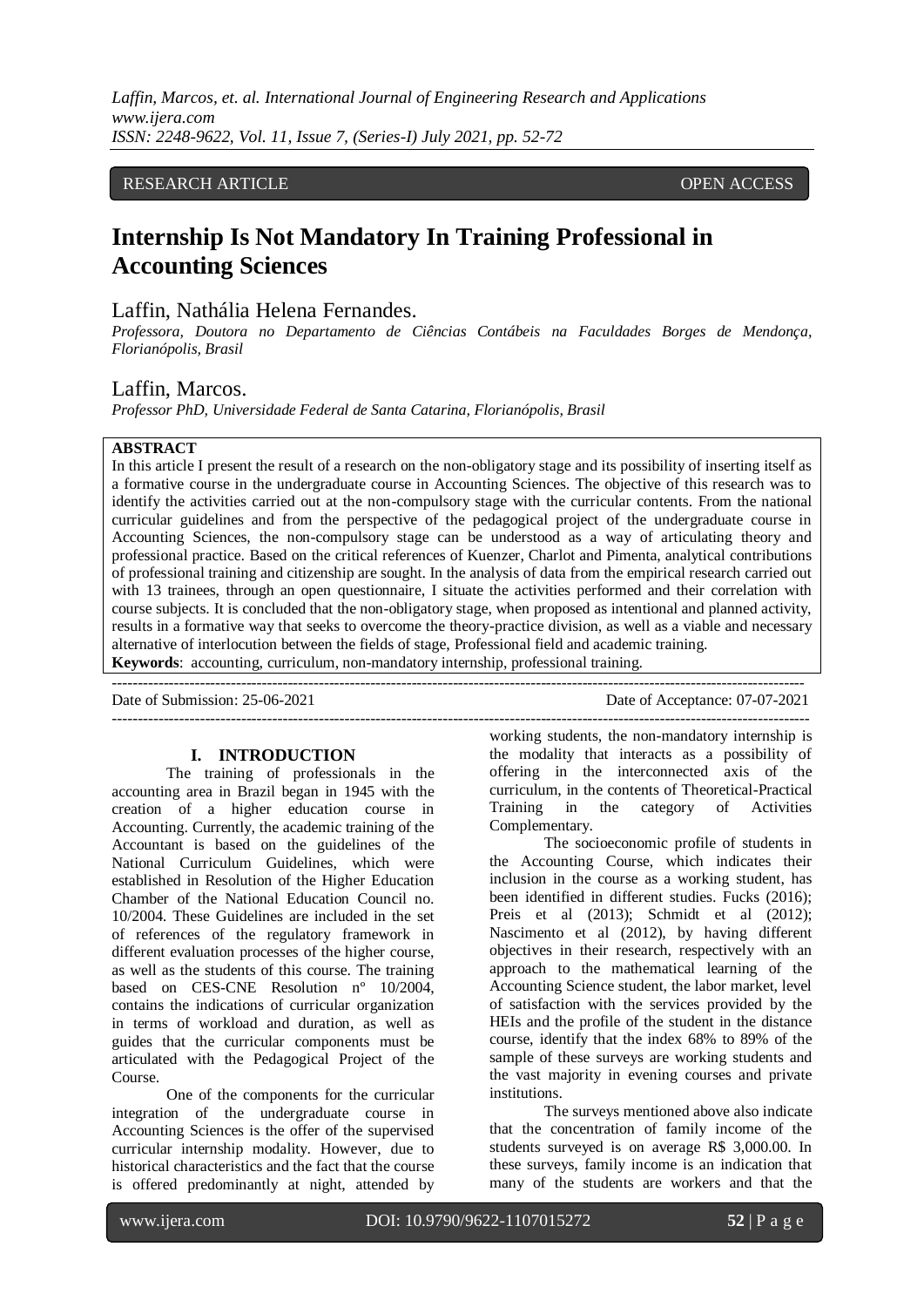majority of the data indicate that they do not work in the accounting area yet and that they are inserted in labor activities to contribute to the formation of family income and/or provide the expenses and conditions of maintenance as a student. Among the conclusions of these studies, it is noteworthy that respondents view the accountant profession as promising, with a wide offer of jobs and with possibilities for salary improvement, and based on this expectation, they enter internship activities as access to work.

Other data from MEC/INEP indicate that the profile of the student in the evening course is the profile of a working student, who is attending a higher education course at a private education institution. However, this reality is not exclusive to the Accounting course, but reflects a significant portion of students in the Brazilian higher education system. (BRASIL, MEC/INEP, 2013). The Higher Education Census MEC/INEP also reports that in 2015 there were 358,454 enrollments in Accounting courses in Brazil, which are offered in 1,452 courses, of which 259 are in public institutions and 1,193 in private institutions. (BRASIL, MEC/INEP, 2015).

In the Brazilian context, data from the Ministry of Education and the National Institute of Educational Studies and Research Anísio Teixeira (MEC/INEP), relating to higher education enrollment in the 2013 base year, indicates that 74% of higher education vacancies are offered by education and that in 2013 data, more than 63% of students in on-site undergraduate courses studied at night.

In this scenario, in which part of the students assume the financing of academic and professional training, it is impossible to fail to note an absence of public policies for the effective inclusion of all young people and adults in public higher education, one of the consequences of these costs the search for different modes of work activities.

The existence of the private institution is already a market relationship, as it only coexists in the relationship of supply versus demand, which is confirmed in the expression of the percentages indicated above. Nevertheless, this characteristic of the student and of public policies for Brazilian higher education has guided the perspective of professional training through the curricular guidelines of the courses, many of them aligned with the pedagogy of competences (LAFFIN, 2015; KUENZER, 2008; RAMOS, 2001).

The curriculum organization of undergraduate courses observes and incorporates the propositions contained in the national curriculum guidelines. In our understanding,

current curriculum guidelines advance when they promote the possibility of curricular flexibility in different curriculum modalities. With regard to undergraduate courses in Accounting Sciences that enable professional training and that admit the validation of different curricular components in complementary activities, the non-mandatory internship has been considered as a component of curricular integration.

The search for curricular integration between different training spaces has strengthened the expansion of the non-mandatory internship as a training proposal, and it is for one of the aspects of this complementary modality that we infer our findings, based on the research carried out in order to identify the activities carried out in the internship not mandatory with the curricular contents. The research was carried out with 13 (thirteen) undergraduate students in Accounting at UFSC.

As a result of the discussions based on the Curriculum Guidelines, the organization of the supervised curricular internship, provided for in Article 5 of CES-CNE Resolution No. 10/2004, may, according to the nature of each educational institution, propose and approve the corresponding regulation for the realization of the different modalities of operationalization of the supervised curricular internship, and in this sense, the occurrence of the non-mandatory internship as a training path.

The non-mandatory internship as a training path can be characterized as one of the forms of learning to be organized by the curriculum. In this form of organization, the nonmandatory internship may constitute ways of overcoming the mechanical and instrumental practices of reproducing the work. In this expectation, the training path is the interlocution of practical activity with the learning of theoretical references in the accounting area.

From this conception of the non-mandatory internship, it can be inferred by the construction of this practice as a possibility of recognition between the social sphere of the profession and the new ways of producing work, mediated by the knowledge acquired in different places of training.

It is believed that new practical experiences result from this learning, which when experienced in the professional work by the student, as necessary articulations of systematized knowledge, and new mobilizations on the contents of work, the profession and social inclusion with citizenship. Through such conceptions, it can be inferred that the appropriation of this learning, in relation to some of the characteristics of this curricular component, such as the resulting activities and integrated to the training that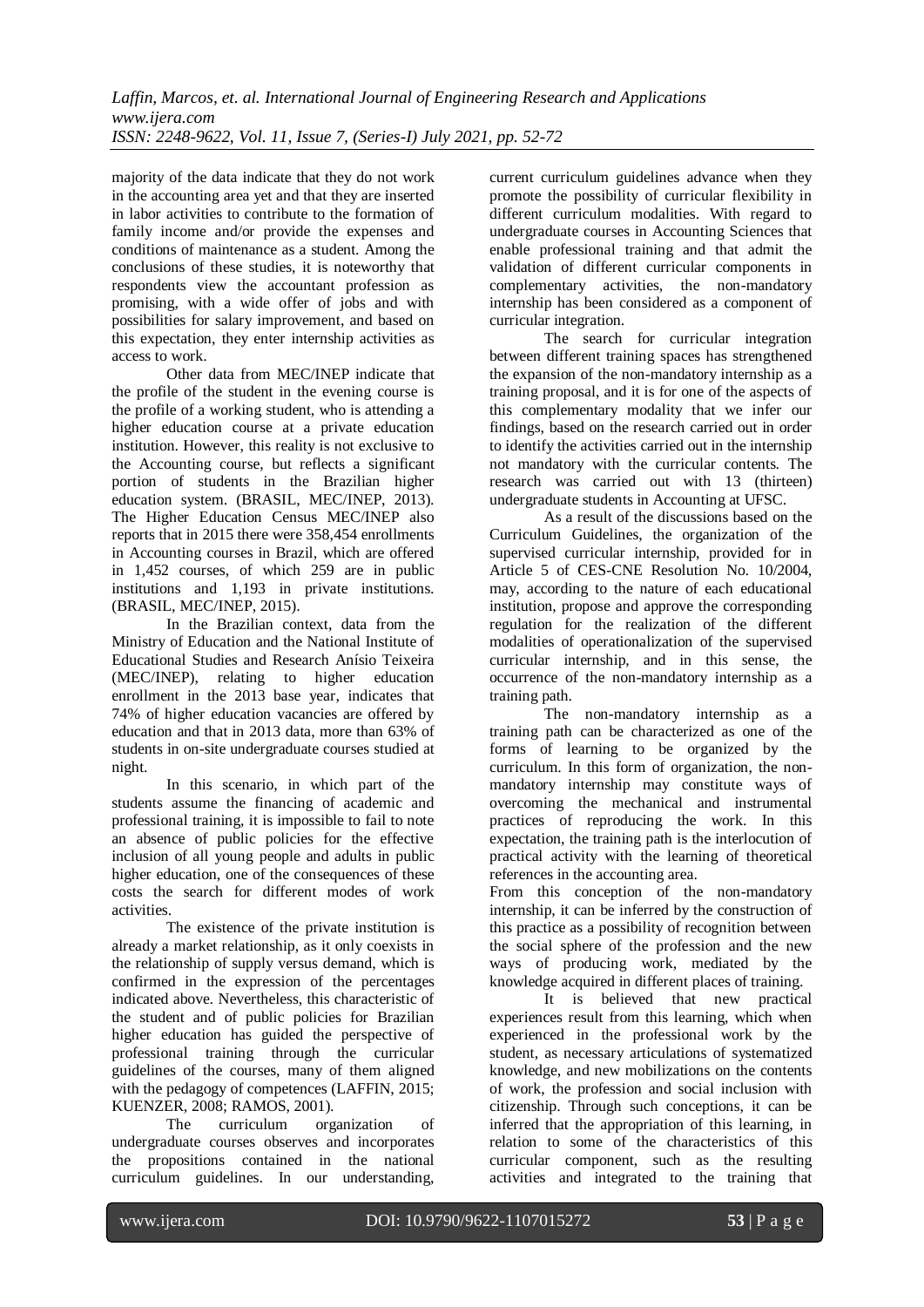consolidates the professional performance resulting from the Pedagogical Project, from the different places that bring together professional practices where the internship can be carried out by the students and the set of instruments for validation and evaluation of the internship modalities in the composition and integration of the curriculum.

The non-compulsory internship is part of the forms of work production that derive, above all, from the model of social and political organization in Brazil, one of the consequences being the frequent crises in employment relationships. (BRANDALISE et al., 2015). Different factors also contribute to high rates of professionals who do not work directly in training areas, such as the State's inability to generate social policies, globalization and developing markets and migration of productive activities, lack of investment in the qualification of workers by the companies, asymmetry between technological development and employment, resulting in cracks in the social structure and opening the way for the internship alternative to be instituted as an opportunity for insertion in the world of work (SILVA, p. 16-32, 2015a).

The reality of the crisis and the lack of professional perspective

[...] threaten the most capable young people that the country has formed, indicates that the unemployment rate increased in scale from 2011 to 2015, for young people aged between 18 and 24, from 14.4% (2011) to 15.7% (2015). It also revealed that the best prepared young people, with resumes to envy any professional, are distressed and, in many cases, send their resumes to vacancies that have nothing to do with the graduation for which they graduated (BRANDALISE et al., 2015).

Studies by Pimenta and Lima (2006a), Santos, Vicentine and Steidel (2011) and Machry (2014), when discussing the internship as a formative path and its relationship with normative aspects, indicate the absence of discussions about the non-mandatory internship as an object. of analysis to integrate the professional training curriculum in the field of Accounting Sciences, as well as in different areas of knowledge, has led to an analytical distancing from its purpose, focusing on the justification for this absence because it differs from the mandatory curricular internship that is it constitutes of method and content, norms and procedures in the curricular integration. It is precisely this marginality between these two modalities that has precarious not only the opportunity to become a training component, but

also to be susceptible to the reduction of work activities.

[...] the internship, as a complementary academic teaching activity and part of the political pedagogical project of undergraduate courses, also seen as an undergraduate public policy, would act as a primary supporter in this struggle of young people for their insertion in the world of work. be characterized as a professional experience before completing the course, which also implies an increase in the rate of young people enrolled in undergraduate courses (SILVA, p. 14, 2015a).

The contingent of working students who attend night courses and in private institutions<br>cannot face the non-mandatory internship cannot face the non-mandatory structured as a curricular component that dispenses with the caution of confusing itself as a commercial exchange activity as a justification for granting internship fields as a formative path. It is in the professional training curriculum, as a means of flexibility to interact with different social entities that the didactic and pedagogical character of the non-mandatory internship must be organized as a training path in a way that results in the development of technical-operational skills, articulated with the ethical commitment- political and for the understanding of the theoreticalmethodological references of the activity.

In order to know the result of the nonmandatory internship activity in professional training, this research had as a guiding question to identify the activities performed by students in nonmandatory internships and their articulation with other curricular components. This research is considered relevant and undeniable, as it concerns one of the challenges of Brazilian higher education, which is the articulation of the teaching-learning process and its relationship with working students in the effective implementation of citizen and professional training.

The general objective was to analyze the correlation between the activities carried out in the non-mandatory internship modality and the course curriculum. The results of this research result from the option for a qualitative approach to data using the content analysis technique.

The relevance of this research is highlighted from the premise that considers higher education, particularly in undergraduate courses in Accounting Sciences, as a training space that should consider the different experiences of students in the path of appropriation and expansion of prior knowledge, incorporated in different manifestations of human culture, and that in this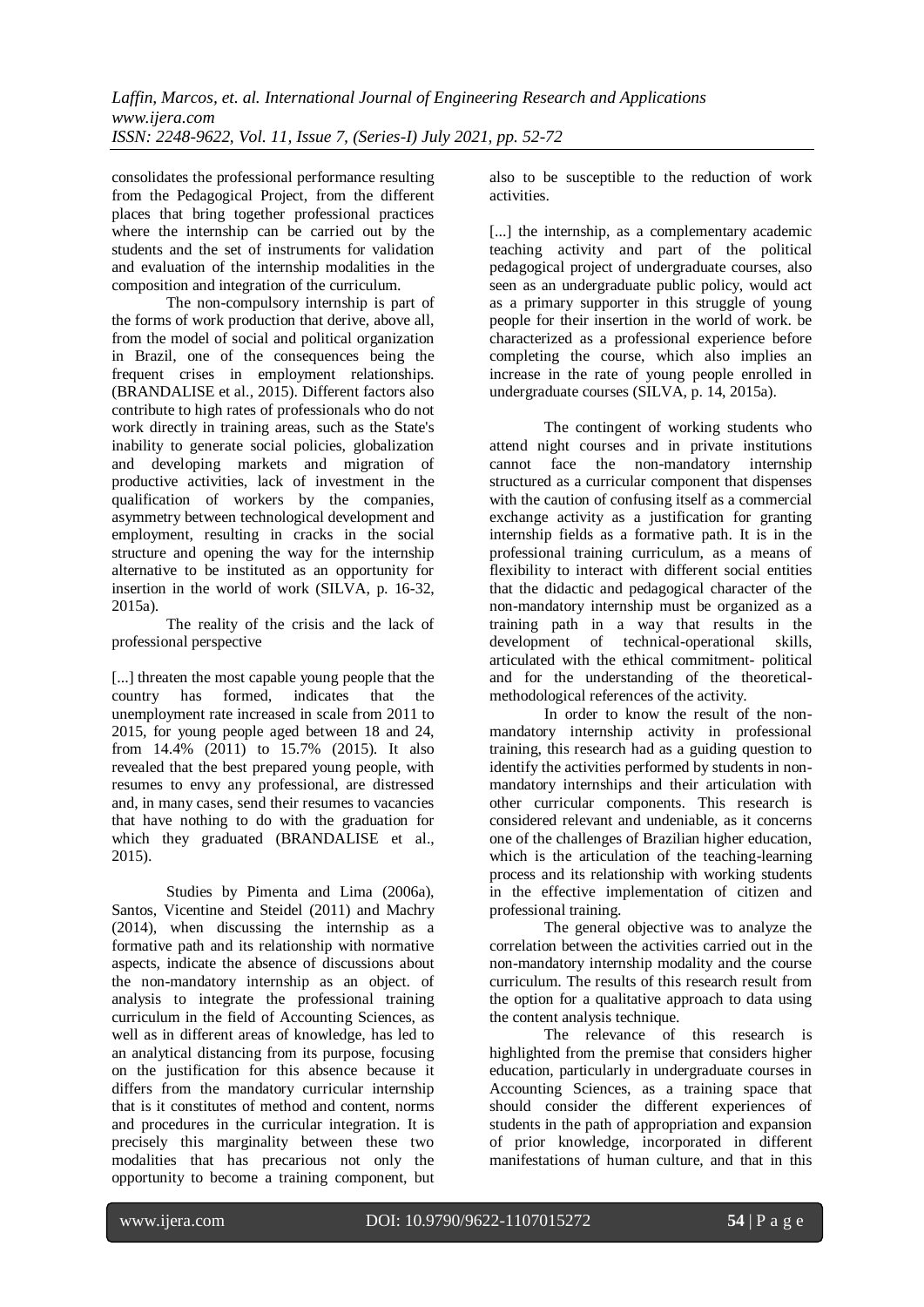way can promote and constitute a student of autonomy.

Nevertheless, in today's society that moves towards flexible accumulation of capital, there is fear of the amalgamation of identifying the overlapping limits of training processes that tend to

# **II. CONSIDERATIONS ON THE NON-MANDATORY INTERNSHIP AND ON THE PEDAGOGICAL PROJECT OF THE UNDERGRADUATE COURSE IN ACCOUNTING SCIENCES AT UFSC**

The Pedagogical Project is a way to understand the organization of teaching work and it results in a conception of student education. Recent discussions about the pedagogical propositions present in the curriculum guidelines tend towards flexibility in the organization of the curriculum.

Resolution No. 10/2004 of the Higher Education Chamber of the National Council of Education provides that the curriculum of undergraduate courses in Accounting in Brazil is organized through the Pedagogical Project and, among other contents, proposes supervised curricular internship and complementary activities.

The same Resolution, aiming at a contextualized curricular integration, proposes, from the peculiarities of the course and context, that the modes of integration between theory and practice be integrated into the curriculum in its structure.

It is foreseen in the Pedagogical Project of the Undergraduate Course in Accounting at UFSC that academic training seeks to train professionals with solid knowledge in the various areas of Accounting, with leadership characteristics and breadth of knowledge, innovative and able to face the challenges of the transformations of society, the labor market and the conditions of professional practice.

This guideline, inscribed in the Pedagogical Project of the course, organizes disciplinary contents in a sequential way and at a level of complexity, seeking the theory-practice relationship from the aspects of the profession and the demands of the context. At the intersection of contents that implement the theory-practice relationship, the Pedagogical Project of the Undergraduate Course at UFSC provides that Complementary Activities are allocated hours of curricular integration in order to ensure the widest range of activities to be carried out by academics, such as so that the hours demanded are not filled with just one group of activities. From this perspective, Complementary Activities provide opportunities for broad and varied training practices through which the curricular internship is valued,

excessive professional training, geared almost exclusively to the demands of capital and, consequently, present an evident formation as merchandise, weakening the possibility of integral formation.

which, although not mandatory, is supervised, based on its own regulations.

With regard to the organization and regulation of Complementary Activities of the undergraduate course in Accounting at UFSC, these are specified in groups of (1) teaching and research initiation; (2) congresses, seminars, conferences and other events attended; (3) publications and presentation of papers at scientific events; (4) complementary professional experience; (5) courses and subjects; (6) participation in activities of social interest.

Complementary activities considered as curricular integration and constitutive of academic training in the theory-practice relationship are included in the group of activities with complementary professional experience and can be developed through a) non-curricular internship; (b) performing an internship in a Junior Company/Company Incubator; (c) proven specific professional activity; (d) participation in a specific student representation entity; (e) Permanence Scholarship activity; (f) Technical visits with Teacher Guidance. The different activities aim at practices and contents that are related to theory and practice of the curricular components of training and differ in minimum and maximum workload for curricular integration, as well as their modes of implementation and monitoring.

With regard to the non-mandatory internship, this must be at least 20 (twenty) hours per week and the limit represents 02 (two) semesters. For the purposes of carrying out the nonmandatory internship activity, the student is the one who seeks the internship field and after completing the forms and contractual terms, carried out under the supervision of the Internship Coordination of the undergraduate course in Accounting, a professor is appointed to guide and supervise the activities to be performed in the internship. At the end of the nonmandatory internship period, the student fills in the documents related to the Internship Report and submits this practical activity to the Complementary Activities Coordination for analysis and validation of the training path.

On the issue of flexibility of Resolution No. 10/2004 CES-CNE, with regard to the structuring of the curriculum based on the Pedagogical Project of the Course, on the one hand, caution is needed in order not to favor the eventual precariousness of the training processes and, on the other hand, the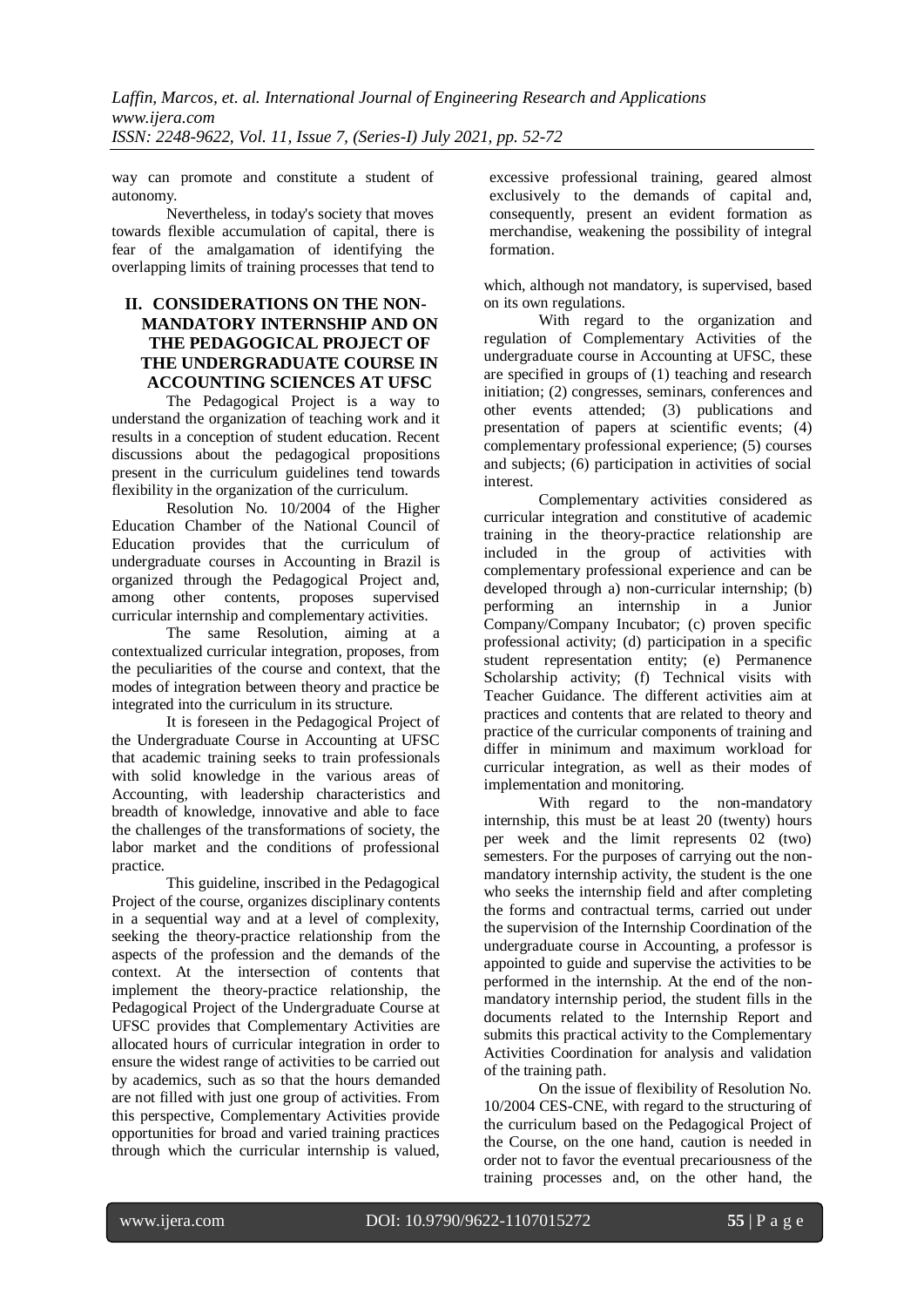support for innovative curricular measures that have not yet been implemented is emphasized. The precariousness refers not only to the student's education, but also to the work relationships arising from the curricular composition, which can be structured through the conversion of the mandatory curricular internship into complementary activities and in them the non-mandatory internship.

The undergraduate course in Accounting Sciences requires mastery of solid theoretical and practical training in the dimensions of citizen and professional intervention. In this context, it is understood that the transforming activity of professional intervention in the accounting field should be mediated by the appropriation of the theory and practice unit, as a result of an intentional training process that contributes in a coherent way to the students' emancipation. Thus,

[...] only in the unity between theory and practice can there be a praxis that transforms reality, as it is theory that inseparably enables knowledge of reality and the establishment of purposes for its transformation. However, to produce such a transformation, theoretical activity is not enough; it is necessary to act practically on reality. Practice, however, is not self-sufficient; if this happens, it is passively situated in an uncritical attitude towards itself and loses its transforming capacity [...] (SILVA, 2011, p. 22)

From the understanding of the inseparability between knowledge and reality, in the Pedagogical Project of the undergraduate course in Accounting at UFSC, the supervised curricular internship, as provided for in CES-CNE Resolution No. 10/2004, assumes the formative characteristics provided for in Art. of the aforementioned Resolution, however, does not integrate the composition of a curricular subject, nor is it called supervised curricular internship, but is situated as an activity of formative path in the contents of Complementary Activities under the name of non-mandatory internship.

Complementary Activities are included in the Course's Pedagogical Project as a curricular component that aims to integrate the training curriculum with the experiences of students in terms of approximations with the professional field. In this way, the activities carried out through the nonmandatory internship are recognized and evaluated based on the integration between the activities carried out by undergraduate students in Accounting and the internship activities carried out in internship fields for the profession.

The experiences acquired in other social spaces outside the university seek to enrich the training profile without, however, being confused with the supervised curricular internship, assuming in the non-mandatory internship activity the extra disciplinary dimension in relations with the world of work aimed at development of professional skills.

Based on this definition, it is possible to infer that the non-mandatory internship modality is a curricular component that can be integrated into the training curriculum and its use as a complementary activity indicates a certain conception in the form of implementation.

I believe that the interlocution of the undergraduate course in Accounting with the experience fields of professional practice, which can be mediated by the non-mandatory internship, is relevant for academic training. I emphasize, however, that the mere formality of contemplating what is prescribed in formalized documents of the activities carried out, provided for in rules and regulations, is not consistent with the proper monitoring and supervision required in the guidelines that are provided for in specific legislation, aiming at the monitoring and development of activity formative.

I also understand that such spaces of professional practice, selected and organized by the curriculum of undergraduate courses in Accounting Sciences, can be converted into internship fields as a complementary space for the pedagogical act and the training process, when articulated with the guidelines of full training, thus constituting, a path of formative and collaborative experiences for professional and citizen practice in social time and in training.

In this conception, the internship field can be configured as a space for professional training<br>and integration with social organizations. and integration with social organizations, constituting the non-mandatory internship

[...] as a field of professional learning, development of pedagogical knowledge and human interactions, in their political and social relations, seen as the articulating axis of the theory/practice, teaching/research, study/work, university/school relationship (SILVA, 2006, p.2)

It should be noted that the completion of the non-mandatory internship cannot lead to the replacement of spaces for academic training, nor can it be considered an alternative training space, even with the proper monitoring proposed by the Pedagogical Project of the course. What the nonmandatory internship seeks to constitute, from the internship fields, are significant learning for the professional activity as a contribution to academic training. In the course of supervision and monitoring, which puts the student in a training activity, it is supposed to set in motion a list of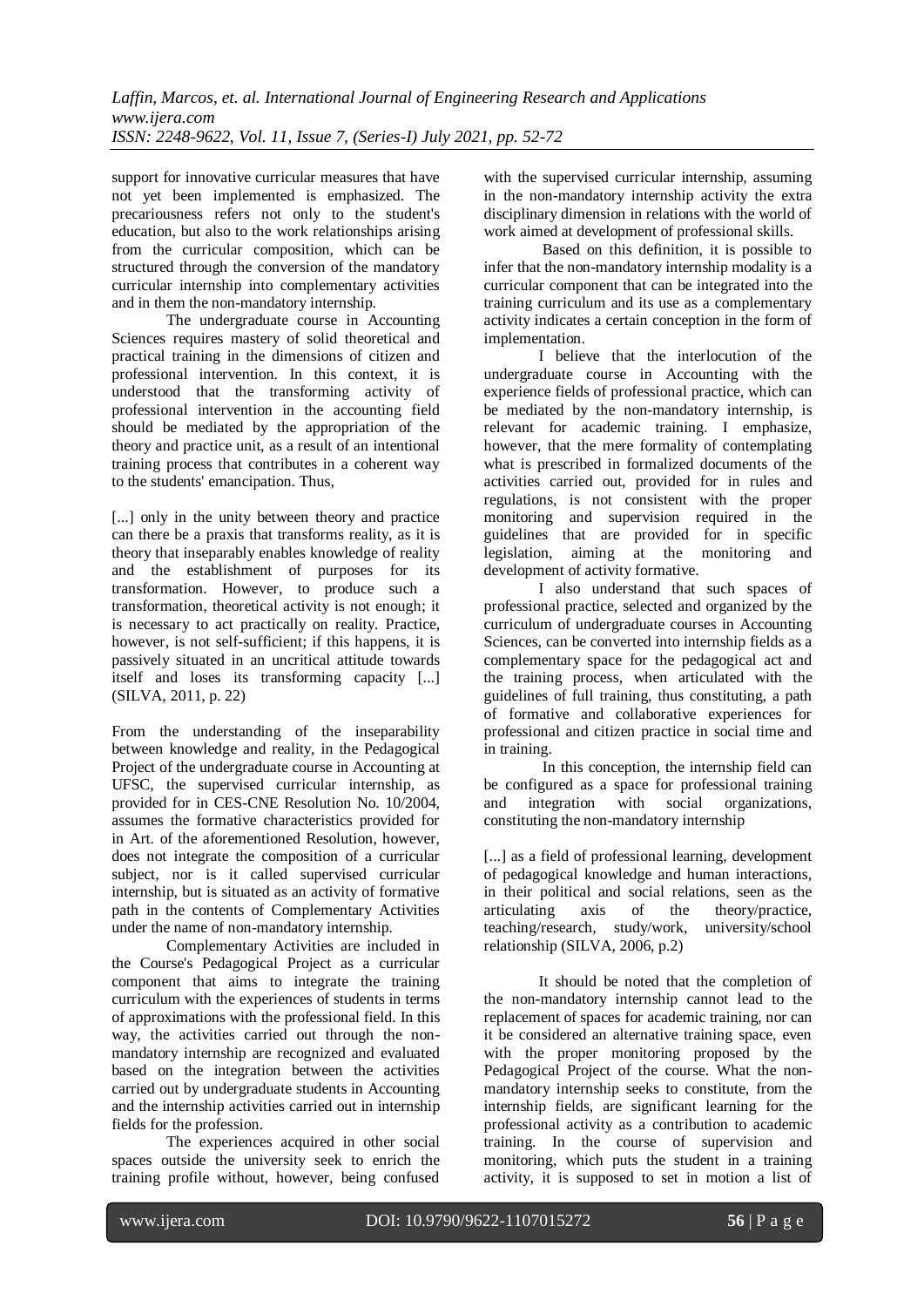contents and knowledge that are articulated with the profession and social life, in order to better understand the reality in which they are inserted, participate and produce improvements in a link of co-participation of responsibilities.

The non-mandatory internship thus instituted brings into participation, in different conceptions and interests, which exist and need to be deciphered, the different institutions universities, companies, internship fields - with the aim of collaborative and training processes for socio-professional development. In this way, the non-mandatory internship may be educational and inserted as

[...] process by which society forms its members in its image according to its interests [...] it is the process by which society constantly acts on the development of human beings in an attempt to integrate them in the way of current social being and to lead it to accept and pursue collective ends (PINTO, 2000, p. 29).

In this space, this debate leads us to think about the principles of the pedagogical proposal that assumes the dimensions of the praxis in which academic training, (which requires interaction with social issues), in the form of a solid constitution of technical-scientific theoretical contents is dimensioned with problematic situations that present themselves in the daily lives of students, and in search of interaction and mediation of knowledge as ways and alternatives of resoluteness.

Such dimensions can guide training that takes work as an educational principle, articulating the expanded training in the curriculum, so that the student is able to

[...] supported by human, social and economic sciences, understand the changes that have occurred in the world of work, building analysis categories that allow you to grasp the pedagogical dimensions present in social and productive relationships, in order to identify new demands education and what interests they are linked to. That is, to understand historically the processes of human formation in their articulations with social and productive life, theories and pedagogical processes, in order to be able to produce knowledge in education and intervene competently in broad and specific institutional pedagogical processes and noninstitutional, based on a particular conception of society (KUENZER, 1999, p. 170).

In this way, a curricular proposal that integrates the conception of knowledge in significant historical contexts for learning tends to promote training with greater conditions for social participation and citizen responsibility, given the accumulated knowledge and current social demands.

This premise gives rise to the nonmandatory internship of the undergraduate course in Accounting at UFSC as a possibility to bring students closer to the needs of social entities and how these needs are configured in their training path.

Therefore, it articulates the formality of education with different training spaces, in addition to seeking its interdisciplinary integration. From this perspective, the non-mandatory internship activity can indicate the construction of training processes that overcome the still prevailing instrumental rationality and promote a new look at the forms of social and political organization of the different sociocultural entities of our society, among which, the university and business entities.

Within the scope of planning the pedagogical proposal, new structures for the organization of work and the means of production have been considered. From this also emerges the concern of Higher Education Institutions (HEIs) with a curricular adequacy that corresponds to the demands of students. However, these demands cannot be restricted to inclusion in work processes without theoretical and practical instrumentalization that produces adequate appropriation of the activity under development.

Based on these considerations, it is understood that the curriculum and complementary activities take on formative dimensions that seek to break with merely instrumental training, aiming at an organic understanding of production processes.

Therefore, it is understood that the formation of the Accounting Science student in their trajectory of experience of academic activities must ensure effective conditions for

[...] access to knowledge that allows you, on the one hand, to know the social relations that determine your way of life, your conception of the world, your conscience and, on the other hand, actively participate in the process of building society through the work and political participation (KUENZER, 1988, p. 105).

Thus, as a curriculum guideline, the Pedagogical Project, with regard to the nonmandatory internship as a complementary activity, requires mediations in the teaching-learning process that allow the student to understand the forms of production of their social reality and historically produced knowledge, appropriating become aware of the culture and the challenges of becoming the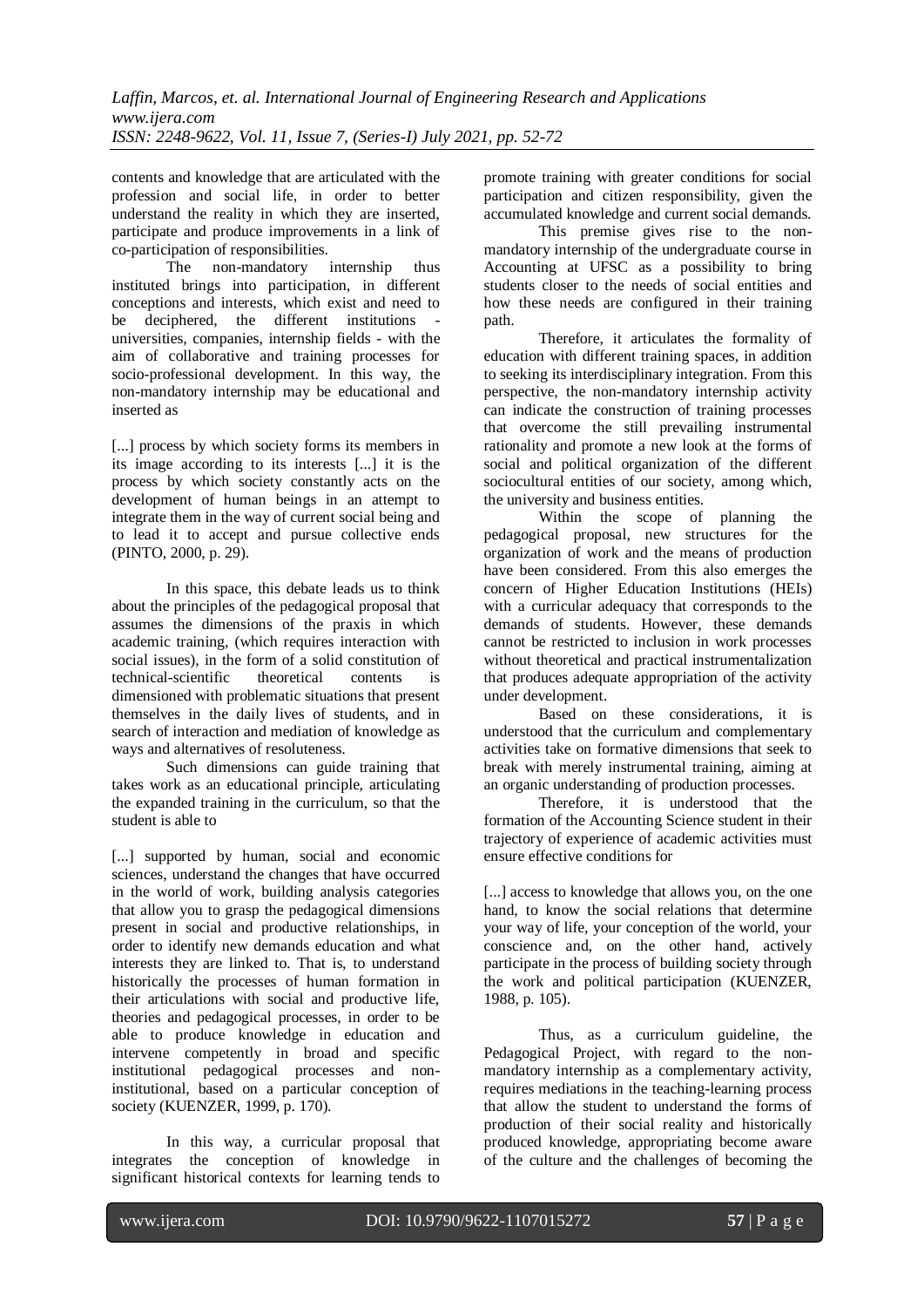subject of interventions in the adversity of the contexts in which it participates.

Thus, based on legal references, the National Curriculum Guidelines also guide that the concept of the peculiarities of each course (political, social and geographic contexts) is maintained without obscuring the broader ones, in the name of the great urban mobility in the country, encouraging exchanges with foreign countries.

Spaces for culture and social learning are also possibilities offered to students through the actions provided for in the PP, based on activities linked to the training curriculum. From this perspective, the non-mandatory internship is a potential mediator between the academic and professional fields, thus articulating teaching, research and extension.

In the set of knowledge that the training process seeks to deepen when dialoguing with other institutions and social spaces, there is the perspective of dealing differently with the knowledge already appropriated by students in order to broaden their understanding and contextualization. There is a dialogue here with Charlot (2000), when he states:

There is no knowledge (of learning) except in the relationship with knowledge, with learning. Every relationship with knowledge (with learning) is also a relationship with the world, with others and with yourself. There is no knowledge (of learning) unless the relationship with the world, with others and with oneself is at stake (CHARLOT, 2000, p. 58).

Thus, the pedagogical proposal of the undergraduate course in Accounting at UFSC and in it, the non-mandatory internship, are relationships that allow the student to build themselves while appropriating the world through the relationships in which they are inserted. With this possibility, the knowledge that constitutes learning mediated by the relationships with the learned world and in the process of resignification, constitutes meaning in its human condition. According to Charlot (2000)

[...] learning is exercising an activity in a situation: in a place, at a time in its history and in different time conditions, with the help of people who help to learn. The relationship with knowledge is a relationship with the world, in a general sense, but it is also a relationship with these particular worlds (media, spaces...) in which [the subject] lives and learns (CHARLOT, 2000, p. 68.

In this context, learning processes dimensioned beyond the structures of the formalized curriculum can encompass other social spaces, including the non-mandatory internship activity; expanding the relationships between "epistemic, social and identity" knowledge produced in complementary activities, meaning the training process. Different organically structured curriculum activities, in addition to expanding the training of students - a process always unfinished - they constitute the relationship with knowledge and learning in subjects, as well as their historical singularities mediated by the other and the world.

The discussions held with reference to the Pedagogical Project that guides the undergraduate curriculum in Accounting at UFSC aim at an organized definition of the practice of nonmandatory internship as a constitutive element of the undergraduate curriculum.

In addition, the effectiveness of the Pedagogical Project - inscribed in doing the work in loco - constitutes education in diversity. At the same time, it constitutes the challenge of overcoming the models crystallized in the form of new progressive practices which, however, reflect the same individualized training nucleus in which continuing education emerges as a guiding axis for multiple activities.

In this context, the non-mandatory internship can take on instances of recognition of the particularities of professional practice to be expanded in the training path. This is because it interferes not only in the training process of students, but also in the model of society organized according to the productive means available to it and the work relations that generate developments in the field of work and income production.

In this context, the Pedagogical Project is assumed not to be the adoption of models - since it is constituted by the materiality of the legal aspects and the infrastructure that supports the offer of a given course. On the contrary, as a proposition of transience that seeks to deal with provisional knowledge, in the sense that the Pedagogical Project requires everyday thinking in which new demands and affirmations are always considered as movements and challenges of the emancipatory formative processes (LAFFIN, 2004).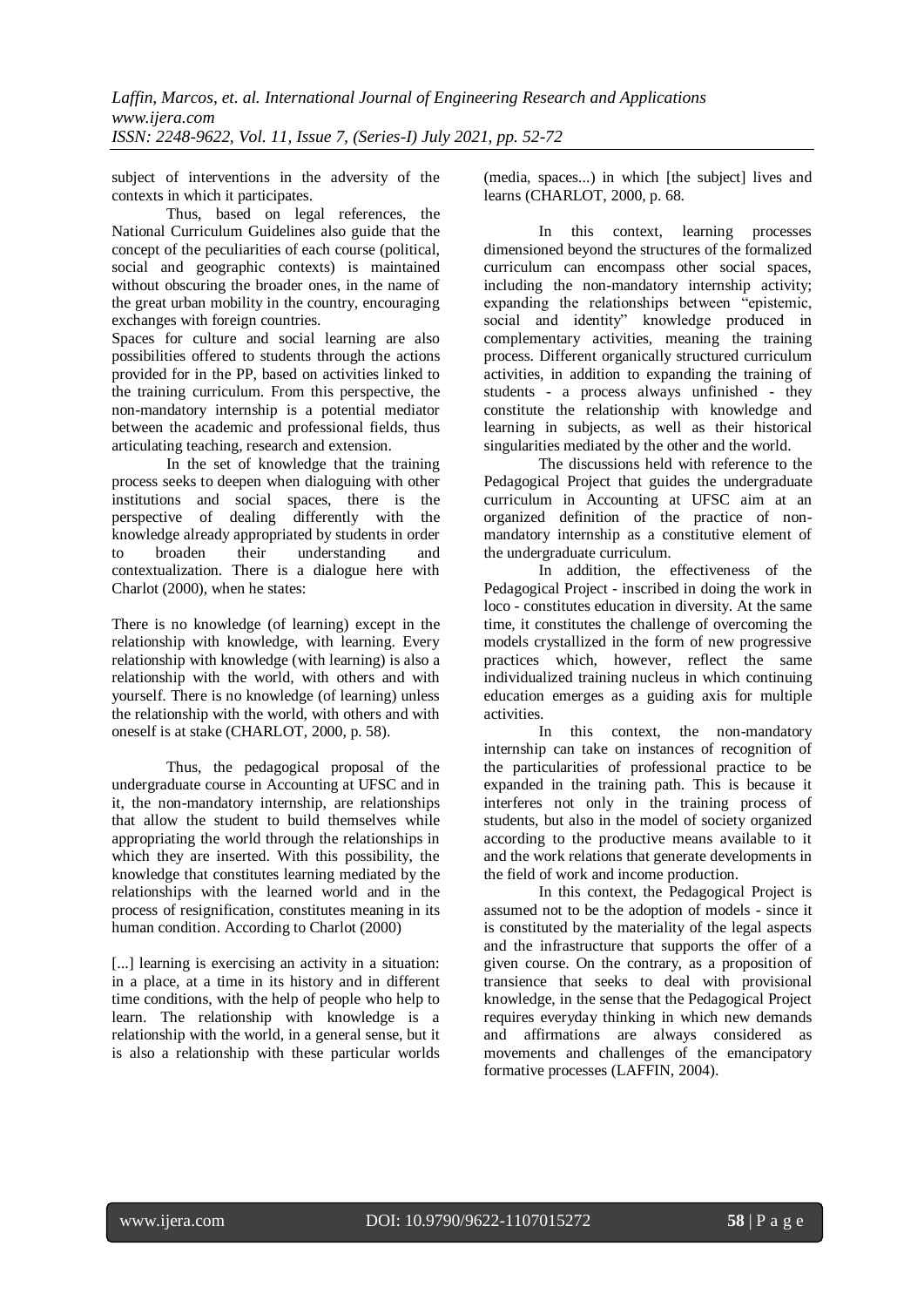It can be inferred that Law 11788/08, in its article 1, proposes the internship activity as an "educational act", it seeks, in addition to the insertion of the student in the activities of the world of work, to provide conditions for the appropriation of relationships with professional activity.

This propositional character aims to prepare higher education institutions and, at the same time, students for the specifics of what the legal text proposes, seeking a convergence with an effective practice of what constitutes the "educational act" through the internship.

The proposal set out in law 11.788, effectively relating the internship activity as "supervised school educational act, developed in the work environment, which aims to prepare students who are attending regular education for productive work..." has not been discussed only in higher education institutions, but also within the scope of Labor justice, since the internship can, depending on the design and methodology of the institution that is offering it, be transformed into sub-work, thus precarious conditions for the development of activities formative.

Underworking and precariousness can be characterized, for example, either by a disqualification or distortion of the internship contract, as well as by the absence of planned supervision of the non-mandatory internship. In the event of such situations, their greatest possibility would be ended - the insertion of the student into the world of work, promoting restrictions in their relationship networks in professional and social activities, as well as generating dependencies and alignment with underemployment.

The possibility of inclusion through diversified professional practice activities is not necessarily linked only to the development of activities related to the training curriculum, but to a range of activities that, although not mentioned in the Law, may be very useful for the student.

In the list of these activities, you will be able to learn about social relationships, you will acquire habits of urbanity in dealing with colleagues and the public, even learning to insert yourself in work environments and to fulfill schedules and tasks. However, it is with an emphasis on the curricular praxis and on the articulated activities of the non-mandatory internship that the educational act resides in its dimension of belonging and appropriation of social relations.

We emphasize the interest in identifying the relational aspects of the educational act and that go beyond the mere indication of the non-mandatory internship by the orbit of banalization, so that the student ends up becoming a worker-trainee, if this

#### **III. ASPECTS OF INTERNSHIP NOT MANDATORY IN LAW. No. 11,788/08**

practice becomes recurrent as a form of precariousness, thus substantiating the aspects of structural unemployment.

In the current context, there is a large number of students - especially those in unfavorable socioeconomic conditions - mostly attending courses at night, requiring some form of labor activity for the purpose of permanence in the training process and even survival. And in this context, it is necessary to consider the nonmandatory internship as a space for inclusion in social and professional relationship networks, thus building strategies to qualify their permanence in the scope of training and work and expanding the possibilities of socialization and training for future professional activity.

Although students often carry out activities in accordance with the course curriculum, the perception prevails that access to the world of work through the non-mandatory internship does not yet contemplate what is really intended, both in the curriculum in its dimension of act. education, as well as in the offers of internship fields of professional training.

It is understood that the student performing the non-mandatory internship in curricular adequacy combined with a supervised proposal for monitoring and evaluating training activities results in significant learning - in the future profession, in the area of knowledge, as well as in social structures.

From this perspective of organization, students carry out activities that have affinity with the curriculum of their course. This possibility of access to the world of work, instrumentalized through the non-mandatory internship coordinated pedagogically, contributes to training processes in the dimension of establishing concrete relationships between theory and practice, school and work, possibilities and challenges of professional fulfillment.

In this dimension, the non-mandatory internship also contributes to demystifying some aspects of the profession as a socially recognized professional category inserted in the technical division of work and its relations with the training curriculum aimed precisely at professionalization.

For the mandatory internship, Law nº. 11,788/08 provides for supervision of the activities to be carried out, as can be seen in the following item:

§ 1 The internship, as a supervised educational act, must be effectively monitored by the supervisor of the educational institution and by the supervisor of the granting party, evidenced by visas in the reports referred to in item IV of the main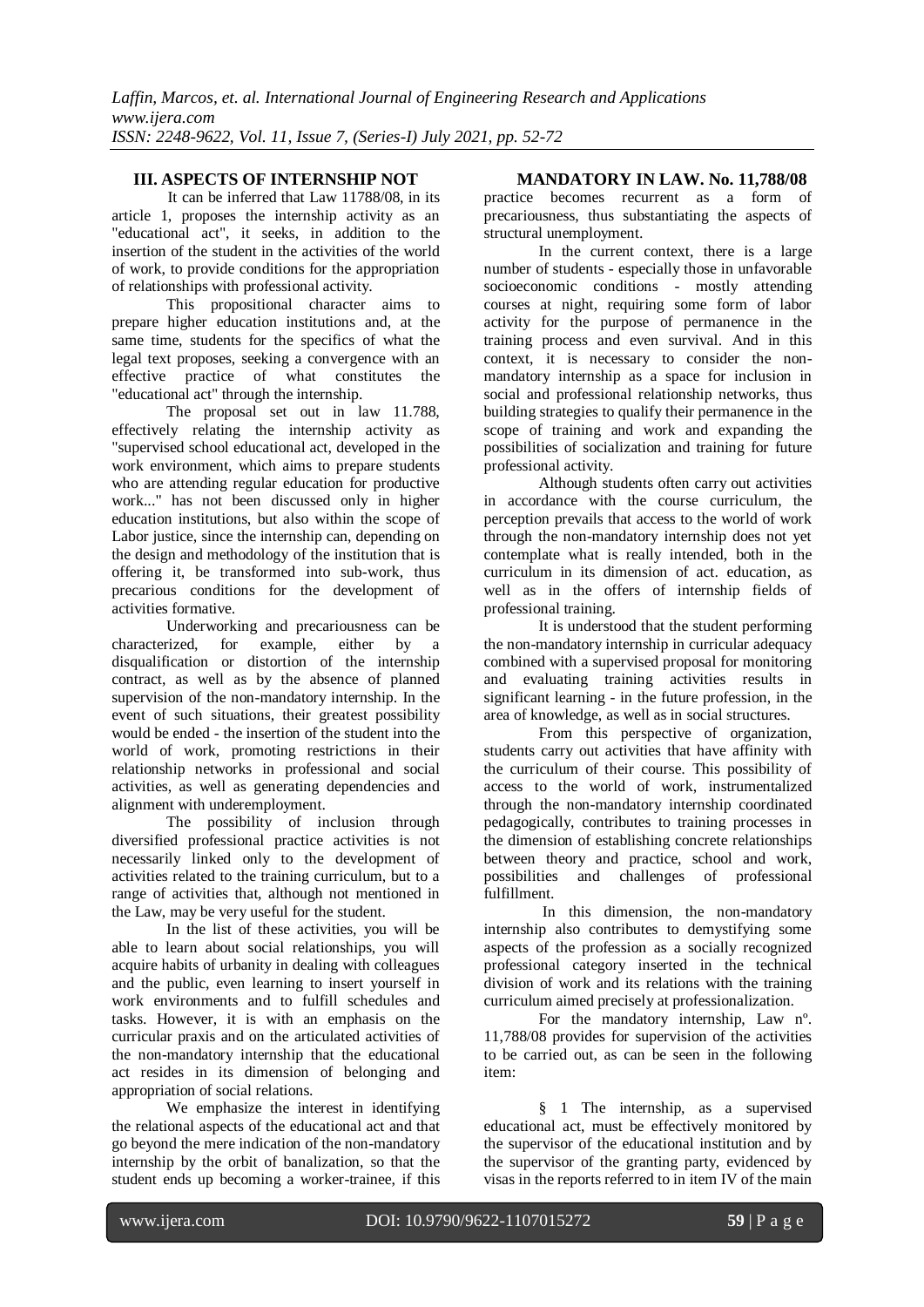section of art. 7 of this Law and by mention of final approval (BRASIL, 2008).

However, the aforementioned paragraph does not mention the supervision of non-mandatory internships, and this situation must be considered in the curriculum when the aforementioned nonmandatory internship is admitted as a component of curricular integration.

Likewise, supervision in the fields of internships, to be carried out by a professional in the area, requires a conceptual change in the sense of understanding the internship as a collaborative space in the training of students and professionals.

It is emphasized that filling out reports without the intention of qualitative assessment in the training processes that the non-mandatory internship fosters, in addition to freeing up supervision, can

# **IV. RESEARCH METHODOLOGICAL RESOURCES**

The context and temporality of the research is with the students of the Accounting Sciences course at the Federal University of Santa Catarina who performed internships during the 2018 academic semesters. of the 6th phase of the course and that developed the non-mandatory internship in activities directly linked to the accounting activity in the field of professional internship. This option is justified by the greater number of courses already taken and by the analytical perspective of the student in their professional training. The information needed to compose this criterion was accessed from the records of the Internship Coordination of the Department of Accounting at UFSC.

The specific objectives of the research consisted of  $(1)$  identifying the internship activities performed; (2) integration between internship activities and disciplinary content.

The methodological resource used was a questionnaire with objective questions and descriptive questions. To establish the methodcontent relationship of this research, which aimed to analyze the correlation between the activities carried out in the internship and the course curriculum, the choice was made for the qualitative approach of the data, using content analysis through the emission. of respondents.

Content analysis results from the communication emitted and becomes a message compromise respect for professional practice and, therefore, for professions.

It is understood that supervision and monitoring of non-mandatory internship activities produce a two-way training process: (i) appropriation of practice by students, correlation of theoretical-practical contents, (ii) updating of training paths by whoever exercises supervision, thus constituting dimensions of continuing education.

Law 11788/08 is prominent in clarifying how non-mandatory internship activities should be carried out between institutions, however, it still does not present instruments that guarantee the effectiveness of educational actions from the internship fields.

susceptible to interpretations and inferences that are accepted due to integration with constituted and accepted propositions, thus corroborating the link to a theoretical field. For Bardin, content analysis is a

[...] set of communication analysis techniques aimed at obtaining, by systematic procedures and description objectives of the content of messages, indicators (quantitative or not) that allow the inference of knowledge related to production/reception conditions (inferred variables) of these messages (BARDIN, 2011, p. 47).

From this resource, the research data were systematized in three stages: (1) in the pre-analysis, separation of questions and answers which were considered in the organization of the initial indicators; (2) and then the exploration of the material was carried out with floating readings, to later (3) carry out the treatment in categories with inferences and interpretation (BARDIN, 2011).

The number of students enrolled in the course in 2018 is 839 students in the on-site course modality, in the morning and evening shifts. The number of registration of non-mandatory internship activities, regularly registered in the semesters of 2018, was 127 students identified as follows:

Interns in the Course Phase

| $\bigcap a$<br>phase<br>- | 2a<br>phase | $\boldsymbol{A}$ a<br>phase | $\sqsubset a$<br>phase<br>◡ | ۰,<br>phase      | $\neg$ a<br>phase | $\Omega$<br>phase | $\overline{ }$<br>1 otal |
|---------------------------|-------------|-----------------------------|-----------------------------|------------------|-------------------|-------------------|--------------------------|
| ΙU                        | رے          | 10 <sup>o</sup>             |                             | $\sim$<br>$\sim$ | . .               | . .               | $\sim$<br>$\sim$<br>--   |

Students registered in a non-mandatory internship 2018 Search data.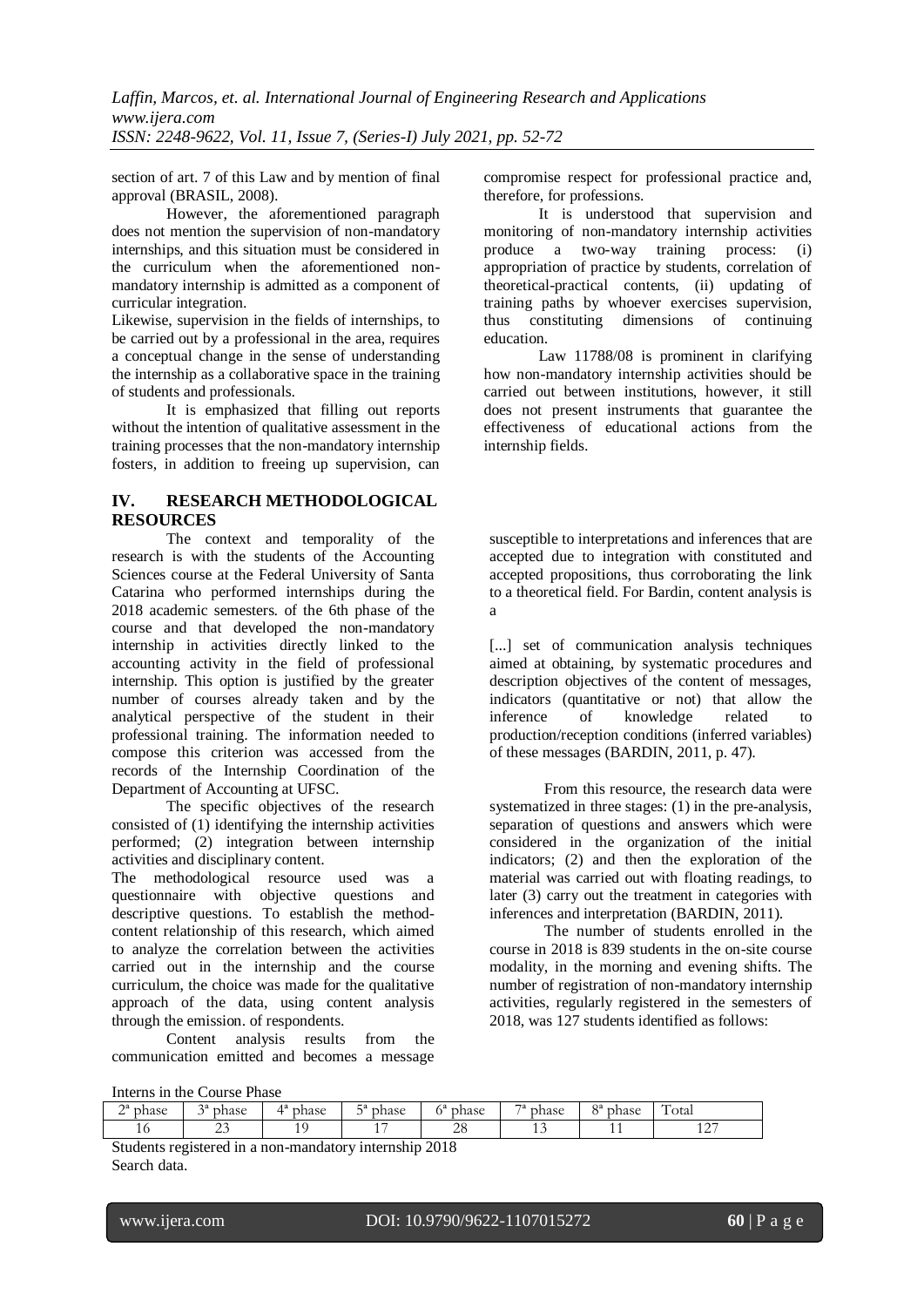For the selection of students who were enrolled from the 6th phase of the course and who were developing nonmandatory internship activities in the professional field and with activities directly related to accounting, the following data were identified:

Interns in the course/researchd phase

| - -<br>a<br>000<br>۱n٤<br>чам. | $\rightarrow$<br>$n_{\rm{max}}$ | $\Omega$<br>-<br>000<br>o co<br>$-4$ |                                |
|--------------------------------|---------------------------------|--------------------------------------|--------------------------------|
|                                |                                 | -<br>the control of the con-         | $\sim$<br>$\sim$<br>stuuttiits |

Students registered in a non-mandatory internship 2018 Search data

The professional internship field of the Accounting Sciences student is the public, private and nongovernmental entities that offer opportunities, in a collaborative sense of professional training, so that the student with guaranteed contractual compensation can develop the skills and competences required by the profession.

It is the place of pre-professional preparation where activities of the profession are developed, which are accompanied by systematic procedures for organization, guidance, supervision and evaluation of professional preparation, with the purpose of the pedagogical dimension of the work.

The professional field is articulated with the training curriculum and, therefore, they also constitute the exercise of citizenship for social

Internship fields

interventions. The field of professional internship, in addition to the skills and competences required and that go beyond the routine of professional activities, transcending mechanical operations, constitutes a space for solving unusual and unusual issues, covering the accumulated knowledge for transformative actions.

The field of professional internship is the first instance in which the locus of appropriation of professional work should be constituted, promoting development in the social and critical ambit of social relations and, within it, work and professions.

Based on this understanding of the professional internship field, the following professional internship fields were identified:

| public educational institution           | 01 student |
|------------------------------------------|------------|
| accounting offices                       | 08 student |
| Provision of services in the health area | 01 student |
| Accessories Retail Commercial Company    | 01 student |
| Hotels and Inns                          | 01 student |
| Supermarkets and Food Distribution       | 01 student |
| <b>TOTAL</b>                             | 13 student |
|                                          |            |

Students registered in a non-mandatory internship 2018 Prepared by the author

Of the 13 students identified in a non-mandatory internship, all agreed to participate in the reserch. Thus, the questionnaire was delivered to each of them with a previous delivery date. None of the questions were questioned or misunderstood.

The age of students is between 21 and 26 years old. Non-mandatory internship activities are carried out in morning and afternoon periods and are agreed upon for 20 hours a week. The counterpart of the remuneration, plus transportation and food allowance ranges from R\$500.00 (five hundred) to R\$980.00 (nine hundred and eighty) reais per month. And the activities developed in the non-mandatory stage and identified in this research are those directly related to the professional activity of the accountant, which are analyzed below.

Initially, the categorization of activities is presented, which gather procedures from the different respondents, and which are pertinent to an activity carried out in the non-mandatory stage, and presents extracts.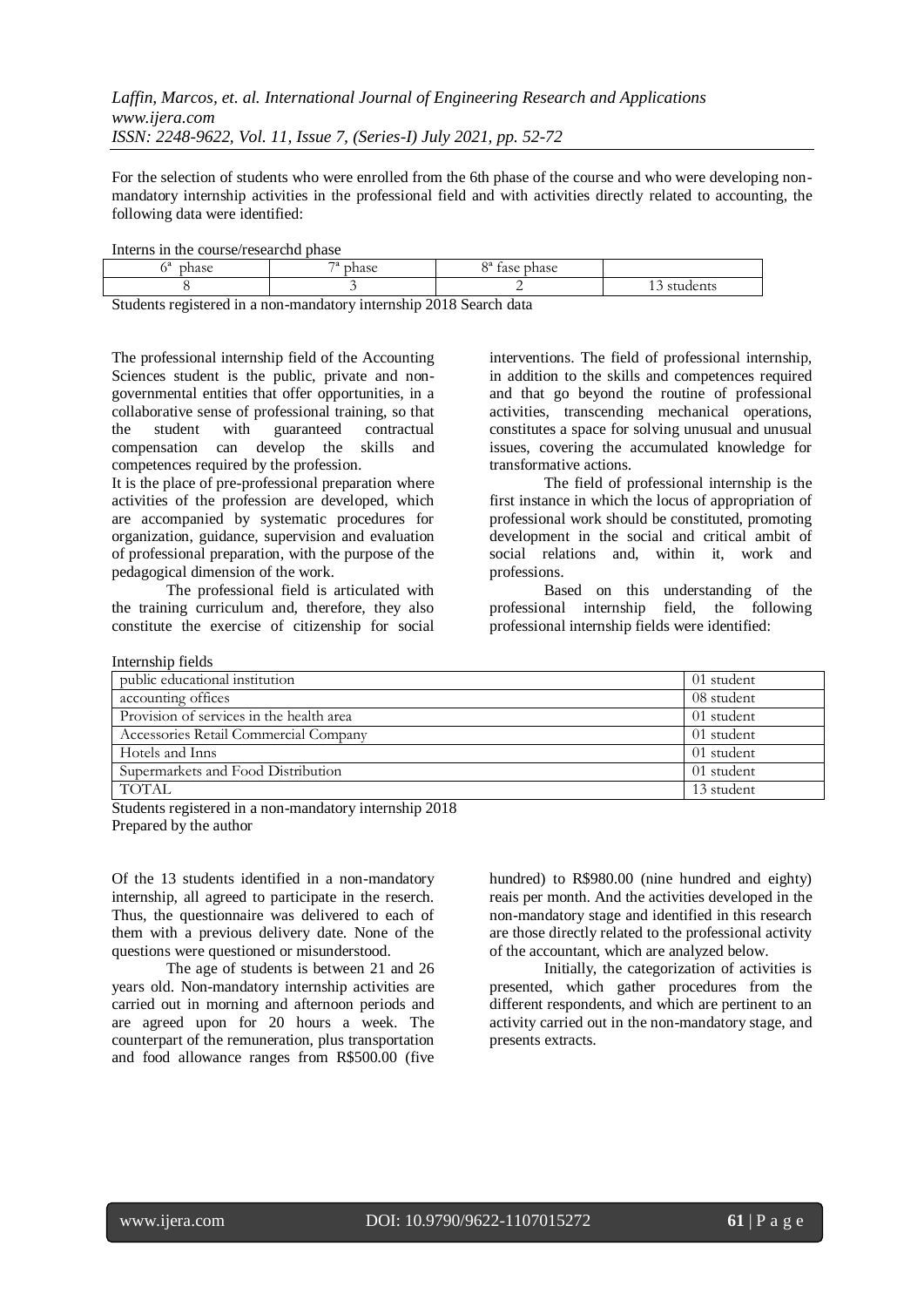#### **V. SETTINGS OF THE NON-MANDATORY INTERNSHIP ACTIVITIES**

The information described by the research participants indicate that all participated in the internship selection process, in the form of interviews or accounting knowledge tests, carried out by the company in which they are taking the internship.

According to the techniques used in content analysis, first a symmetrical set of activities that students perform in non-mandatory internship activities was organized, and then the empirical category that summarizes the set of procedures performed was identified.

Finally, the indication of the set of subjects in the curriculum in which the internship activity finds correspondence was correlated.

Once the activities indicated as routine are surpassed, those that maintained coherence between what is done in the internship field and its correlation with disciplinary content are extracted from the set of responses. The texts are essentially unchanged, however, they are integrated to announce the message that was appropriated in the fluctuating readings of the responses

Empirical category - Recognition of accounting documents.

| Recognition of Accounting Documents                                                                                                                                                                                                                                                                                                            |  |  |  |  |
|------------------------------------------------------------------------------------------------------------------------------------------------------------------------------------------------------------------------------------------------------------------------------------------------------------------------------------------------|--|--|--|--|
| Performed activities                                                                                                                                                                                                                                                                                                                           |  |  |  |  |
| Identify the accounting document if it is proven that the product or service expressed therein is<br>for the company's use (respecting the Entity Principle).                                                                                                                                                                                  |  |  |  |  |
| Separate tax coupons (such as those issued in markets); accounting coupons are those that show<br>the name and CNPJ of the company, and non-accounting (or extra-accounting) coupons, which do not<br>have data.                                                                                                                               |  |  |  |  |
| Organize the collection documents of the Internal Revenue Service (DARF) that are separated as<br>accounting if the payment is registered or attached.                                                                                                                                                                                         |  |  |  |  |
| Separate documents of another nature. For example, legal services, and it was necessary to be<br>careful, as there were legal costs. Court costs are documents that express refundable amounts, that is, a<br>right that the company started to have over its customer.                                                                        |  |  |  |  |
| It depends a lot on the activity, as according to the service performed, a simple receipt was<br>considered an accounting document.                                                                                                                                                                                                            |  |  |  |  |
| After separating all the documents, I organize each one in its respective month (expenses were<br>placed in the month of payment, the payment slips were placed in the month of its competence). Invoices<br>are separated from expenses as they are appropriated in the tax system and expenses are appropriated in<br>the accounting system. |  |  |  |  |

#### Correlated Disciplines

In the set of these activities, the subjects of Accounting I, II and III were indicated by the majority (7) of respondents, with more emphasis on the Accounting Practice Laboratory. However, there are descriptions that it is impossible to delimit which part of the course.

2018 Survey Data. Prepared by the authors.

The activities carried out by the students and identified in this research as an empirical category of "accounting documents recognition", are characterized by similarities in the different fields of internship. The indication of the subjects whose contents were indicated as the basis for the realization remains pertinent to the activity carried out and to the contents provided for in the subjects' menus.

Based on the analysis of these data, it is pertinent to state that the instrumental learning of the fundamentals of Accounting Science, indicated by the students, and that in the Accounting Sciences course at UFSC, they are located in the Accounting disciplines I, II and III, corroborate the

tendency to do technician. However, the indication that it is unlikely to distinguish in which part of the course the learning of the content required for the activity was significant implies recognizing the movement of content integration with the movement of appropriation by the students of the pre-professional practice described. in the activities performed.

It is possible to recognize that the realization of the non-mandatory internship, in the dimensions of the theory-practice relationship, indicated by the description of "accounting document recognition activities" points to the validity of the internship activity as a contribution to the training process.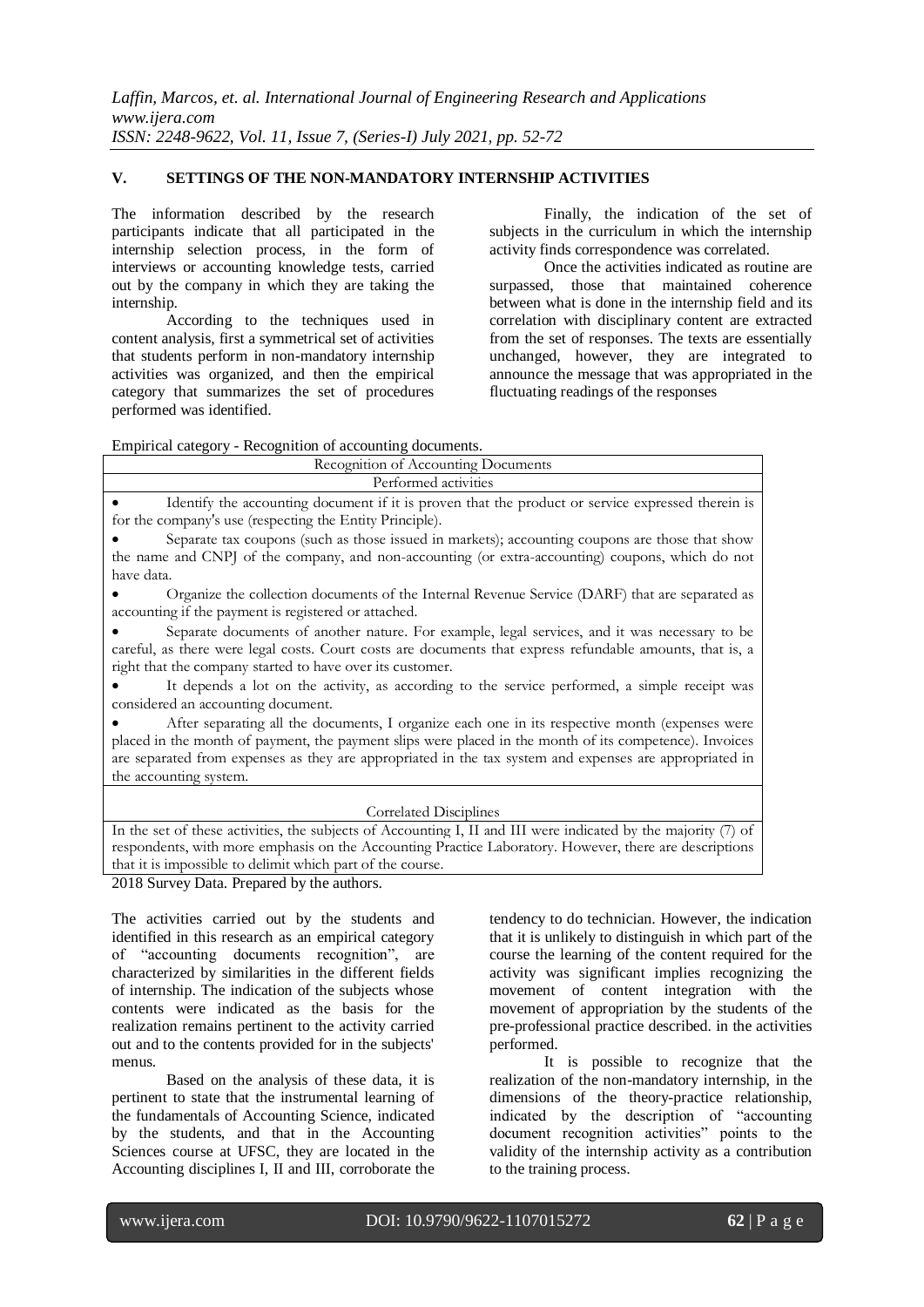It is identified in the data and the description of the practices carried out that the internship also assumes an instrumental conception, since the activities carried out reflect the mechanical execution of procedures and this implies recognizing that also in the entity that configures the internship field it is also the field of repetition of procedures.

# Empirical Category Record and Archive of Documents.

| Performed activities<br>Accounting entries are made in the system, it is necessary to fill in the date field (issue or<br>payment) of the document, the account that will be debited (through a code), the account that will be<br>credited, the amount and history (information about the posted document).                                                                                                                                                                                                                                                                                                                                                                                                                                                            |
|-------------------------------------------------------------------------------------------------------------------------------------------------------------------------------------------------------------------------------------------------------------------------------------------------------------------------------------------------------------------------------------------------------------------------------------------------------------------------------------------------------------------------------------------------------------------------------------------------------------------------------------------------------------------------------------------------------------------------------------------------------------------------|
|                                                                                                                                                                                                                                                                                                                                                                                                                                                                                                                                                                                                                                                                                                                                                                         |
|                                                                                                                                                                                                                                                                                                                                                                                                                                                                                                                                                                                                                                                                                                                                                                         |
| The record in expense accounts is identified in the chart of accounts to note their code and                                                                                                                                                                                                                                                                                                                                                                                                                                                                                                                                                                                                                                                                            |
| transfer to the system and credited to their split account (bank/cash).                                                                                                                                                                                                                                                                                                                                                                                                                                                                                                                                                                                                                                                                                                 |
| It is necessary to appropriate the expense if the date of issue and payment are in different months                                                                                                                                                                                                                                                                                                                                                                                                                                                                                                                                                                                                                                                                     |
| (the counterpart of the expense would be the supplier's account in liabilities - the account was exactly the<br>supplier's corporate name), otherwise the expense was registered direct against the cashier on the day of                                                                                                                                                                                                                                                                                                                                                                                                                                                                                                                                               |
| payment.                                                                                                                                                                                                                                                                                                                                                                                                                                                                                                                                                                                                                                                                                                                                                                |
| There was a case where the note amount and payment amount were different, the note issued<br>recorded an amount of R\$219.99 and the payment amount was R\$220.00. By instruction, I have<br>appropriated the value of the note and when the payment is made it will be a credit to the bank/cash<br>account of R\$220.00, for two debits, one in the supplier's account exactly in the amount of the note of<br>R\$219.99 (respecting the recorded at the original amount) and the difference was posted against the cash<br>account (R\$0.01). Any difference amount cannot be ignored and must always be included in the                                                                                                                                             |
| accounting records.                                                                                                                                                                                                                                                                                                                                                                                                                                                                                                                                                                                                                                                                                                                                                     |
| I always need to check if the documents that do not have the payments attached, they are                                                                                                                                                                                                                                                                                                                                                                                                                                                                                                                                                                                                                                                                                |
| necessary to make the appropriation.                                                                                                                                                                                                                                                                                                                                                                                                                                                                                                                                                                                                                                                                                                                                    |
| The IPTU is not counted at the office if it is not in the name of the company or partners, even if                                                                                                                                                                                                                                                                                                                                                                                                                                                                                                                                                                                                                                                                      |
| it is in the company address                                                                                                                                                                                                                                                                                                                                                                                                                                                                                                                                                                                                                                                                                                                                            |
| Another activity developed was the Banking Conciliation. I started by checking the "bank"<br>account movement in the system to confirm whether the final balance (from last month's reconciliation)<br>matched the initial balance of the current month's consolidated statement. To make the entry, it was<br>necessary to search, value by value, among the debits and credits of the statement in the system, checking<br>if there was any entry with a similar value already entered (supplier or forward customers); if there were,<br>the entry of receipts (in the case of customers) or payments (in the case of a supplier) should be made; if<br>there was no value, it was posted against cash as a cash supply (in the case of leaving the bank) or deposit |
| (in the case of entering the bank)<br>Not all goods acquired can be placed in the company's assets (equity). In practice, an external<br>hard drive was purchased, but to register as an asset, it must have an amount equal to or greater than BRL<br>326.00 and have a useful life of more than one year, as this external hard drive was not in accordance with<br>these requirements, it was placed in an expense account with the name "PERMANENT GOODS OF<br><b>SMALL VALUE".</b>                                                                                                                                                                                                                                                                                 |
| At the company, I had contact with documents sent by several companies, from the most<br>concerned ones that sent all bills and expenses on behalf of the company to those that had nothing in the<br>company's name and sent few documents to be accounted for (consequently, in the end, this company<br>paid much less tax than the other).                                                                                                                                                                                                                                                                                                                                                                                                                          |
| Documents representing fees from public agencies were accounted for, but it was not necessary<br>to make an appropriation, it was only debit the expense and pay (credit to the cashier or bank) as these<br>fees did not issue invoices, only the payment slip.                                                                                                                                                                                                                                                                                                                                                                                                                                                                                                        |
| In the practical case of document identification, there was a Celesc account and a telephone<br>account (GVT) in the name of the company partner and it was at the same address as the company, being<br>able to prove that that service was being provided to the company, so it was accounted for, already in the<br>case of mobile phone bills (TIM) it could not be accounted for, as it could not be proved that all dialed<br>numbers specified in the account are for use by the company.                                                                                                                                                                                                                                                                        |
| Any payment in the area of insurance, financing, investments or banking services requires the                                                                                                                                                                                                                                                                                                                                                                                                                                                                                                                                                                                                                                                                           |
| number of contracts to be accounted for.                                                                                                                                                                                                                                                                                                                                                                                                                                                                                                                                                                                                                                                                                                                                |
| In the reconciliation with bank statements, the financial operation that recorded an investment                                                                                                                                                                                                                                                                                                                                                                                                                                                                                                                                                                                                                                                                         |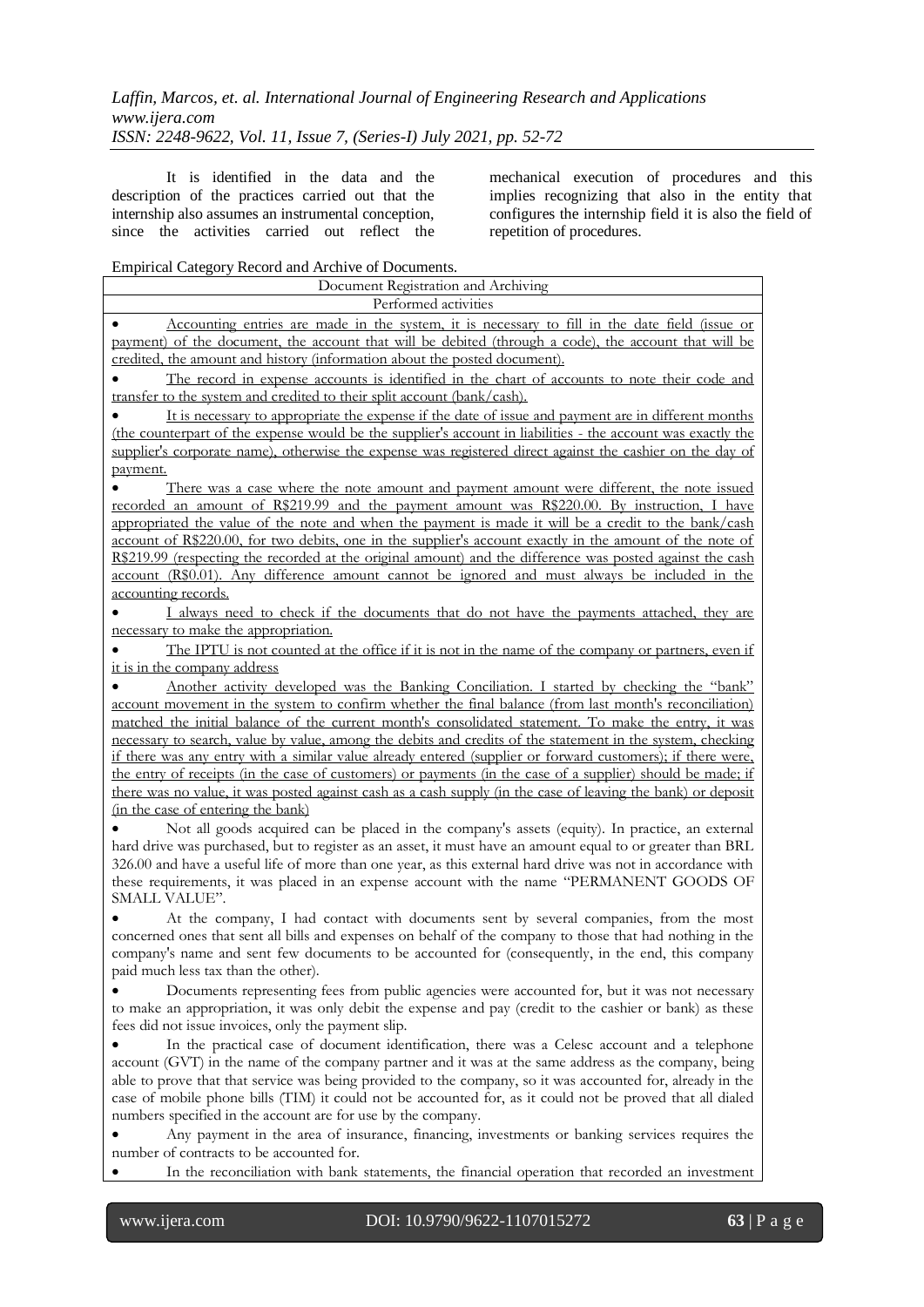(with income) occurred and a new account should be made and the amount invested in it should be made with it, at the end of the month, the income was recorded in financial income and deducting this amount o IRRF - definitive taxation that the bank already charges on the income, that is, obtaining a net financial income. After that, there was a redemption of the investment account, with IOF being charged normally recorded in the expense.

| Correlated Disciplines                                 |
|--------------------------------------------------------|
| Accounting I, II, III, Accounting Practice Laboratory. |
| 2018 Survey Data. Prepared by the authors.             |

The list of activities described in the category "record and file of documents" is procedural and is based on the subjects indicated by the students. In the descriptions of activities carried out, there are indications that the daily life of professional practice, in its dimension of doing, constitutes a way of learning about the daily life itself.

The activities carried out indicate the appropriation of different disciplinary contents which are combined in each of the activities described as carried out in the internship field. In comparison with the related activities and which are carried out by professionals already trained and working in the world of work, there does not seem to be major differences between those carried out by the intern and the professional.

This finding requires a question: to what extent do activities carried out with certain similarity and under contractual conditions and remunerated in different ways contribute to the precariousness of labor relations? In the noncompulsory internship, which is assumed as preprofessional preparation, should the remuneration base be relativized? Or other elements such as the 'opportunity' to access the internship field?

I understand that in the context of training, and the non-mandatory internship can be situated as a training course, it is necessary to consider the social reality of the subjects and their relationship

with the objective world, especially in the production of their existence. Therefore, understanding reality from the training course requires understanding the reality in the practices of production of life based on it. Thus, it is possible to take into account that many of the activities carried out as a non-mandatory internship must survive:

[...] deregulation of work, changes in labor legislation, subcontracting, different forms of contract and bonds that become increasingly precarious and unstable, outsourcing, temporary employment, informality, flexible working hours and wages, multifunctionality or polyvalence, despecialization, precariousness of work spaces and wages, fragile professional organization, organization in work cooperatives and other forms of disguised wages [...] (GUERRA, 2010, p. 719).

The Accounting Sciences student, having as curricular components of training the relationship between capital and production, needs to appropriate social relations through the profession in order to interact critically in the context in which they work and resulting from an emancipatory training.

|  |  | <b>Empirical Category Taxes and Obligations</b> |
|--|--|-------------------------------------------------|
|  |  |                                                 |

| Taxes and Obligations                                                                                                                                                                                                                                                                                                                                                                                                                                                                                                                                                                                                                                                                                                 |  |  |  |
|-----------------------------------------------------------------------------------------------------------------------------------------------------------------------------------------------------------------------------------------------------------------------------------------------------------------------------------------------------------------------------------------------------------------------------------------------------------------------------------------------------------------------------------------------------------------------------------------------------------------------------------------------------------------------------------------------------------------------|--|--|--|
| Performed activities                                                                                                                                                                                                                                                                                                                                                                                                                                                                                                                                                                                                                                                                                                  |  |  |  |
| A bill that had ISS withheld is registered in the tax program, after issuing the bill, the company                                                                                                                                                                                                                                                                                                                                                                                                                                                                                                                                                                                                                    |  |  |  |
| that purchased it receives a bill of exchange until the 15th of the following month approximately to pay<br>the ISS withheld (amount was very small, R\$1, 71).                                                                                                                                                                                                                                                                                                                                                                                                                                                                                                                                                       |  |  |  |
| The equipment rental service (in the case I worked it was a printer) does not issue an invoice, as<br>the service is not charged ISS (there is no rate), but it is registered in the accounts.                                                                                                                                                                                                                                                                                                                                                                                                                                                                                                                        |  |  |  |
| Payments for tax documents are made using the tax writing system. I started with DARFS<br>(Federal Revenue Collection Document) there was PIS - Social Integration Program (code 8109), COFINS<br>- Contribution to Social Security Financing (code 2172) which was paid monthly (company option) and<br>CSLL - contribution social (code 2372), IRPJ- Income tax on legal entity - presumed profit (code 2089)<br>that were paid quarterly (company option) and I downloaded all these payments in the tax system, as the<br>system already appropriated these obligations and everything was specified just write off the document<br>with the amount or, if there was a delay, also record the expense (interest). |  |  |  |
| IRRF (Withholding Income Tax) issues may be charged if the value of the note multiplied by<br>1.5% resulted in an amount equal to or greater than R\$10.00, if this occurred, the tax (DARF) would be                                                                                                                                                                                                                                                                                                                                                                                                                                                                                                                 |  |  |  |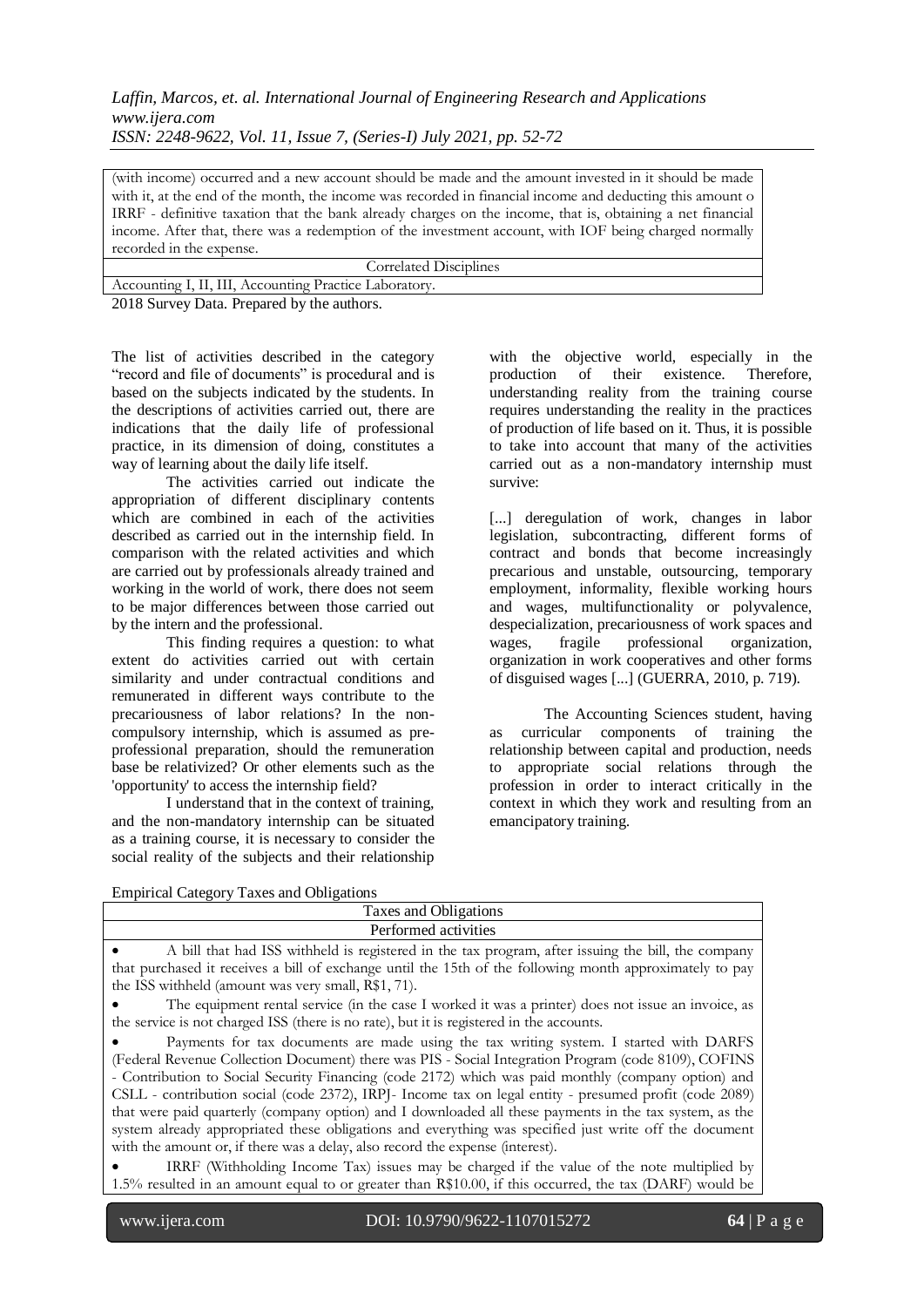charged in the note and there is a billet, as if it had withheld ISS, to pay it.

 The GIF (Information Guide) is a tool where all revenue (output invoices) is declared to the government. This declaration is monthly and I made companies that were zeroed, that is, with nothing to declare, the fields to be filled in were CNAE - which should include the code of the activity that the company carries out the CFPS - which municipality of the company that used the service and the CST which form of taxation (simple national, presumed profit, real, etc.); in addition, it was necessary to list the invoices showing the amount of ISS to be paid (objective of the declaration).

 To post invoice entries in the system, I checked if there was IRRF (rate 1.5%), ISS withheld or CRF (tax charged if the invoice had a gross value of 5,000.00 or more, the rate is 4.65%). The ISS - in the case of the company that provided the service was 5%, it is the ISS that the company that provides the service pays (amount that is declared in the GIF), whereas the ISSST - is the company that receives the service that pays.

 I had an experience with a new integrated management inspection system created by the Court of Auditors in Santa Catarina named E-SFINGE (TCE ONLINE).

 Invoice appropriations were generally made in the fiscal book, but invoices that did not have withholding taxes could be appropriated in the ledger, whereas payments for them could be made in the ledger.

| Correlated Disciplines                                       |
|--------------------------------------------------------------|
| Tax Accounting I and II and Accounting Practices Laboratory. |
| 2018 Survey Deta Drepared by the outborn                     |

2018 Survey Data. Prepared by the authors.

The description of the activities identified here as "Taxes and obligations" are characterized by the identity of the subjects indicated by the students. The content of the activity carried out by the student in the non-mandatory internship becomes prescriptive based on the normative set of laws, decrees and norms that are in force and that require compliance.

Tax contents are critical, as they always require a detailed analysis of the company's activities and their impact on tax planning. Difficulties are also related to the constant changes in related aspects or even tax legislation that impact the organization of companies.

In addition to the frequent changes in tax legislation, there is also a hierarchy between federation entities that must be observed in the application of taxes and also in the link between fiscal, parafiscal and extra fiscal taxes.

In these contents, it is always opportune to discuss the tax burden and its encumbrance on company results. However, it is defensible to discuss these contents, especially in the identification and indices of encumbrance of taxes that consume the workers' income, generally penalizing the financially less favored.

Different studies with different methodologies ensure that

[...] the Brazilian tax system is heavy and distorted, it burdens the economy in different ways. For example, when you tax your payroll excessively, you discourage hiring new employees. This affects not only the potential for generating jobs, but also the possibilities for growth of companies, as well as the creation of new businesses (PAIVA, 2013, 25).

The onerous level of the tax burden impacts economic efficiency and productivity, reducing economic growth and thus reducing the services to be made available for social welfare. However, given the uncertainties and penalties in tax collection, they promote the impression and distrust of inefficiency by the public authorities, frequently altering society's socioeconomic indicators.

The exposed analytical inferences are part of the suggestions indicated by the students with reference to tax activities in which it is generally accepted that accounting is subject to tax precepts.

Empirical Category Personnel and Payroll

| Personnel and Payroll                                                                                |  |  |  |  |
|------------------------------------------------------------------------------------------------------|--|--|--|--|
| Performed activities                                                                                 |  |  |  |  |
| Register in the Payroll system (personnel department) payments related to employees and taxes,       |  |  |  |  |
| such as, for example, DARF which refers to the payroll income tax (IRRF, code 0561), social security |  |  |  |  |
| guide (GPS or INSS-MONTHLY) and the Employment Compensation Fund (FGTS).                             |  |  |  |  |
| • Lower payroll. Check with the system that settles the obligation and check the consistency of      |  |  |  |  |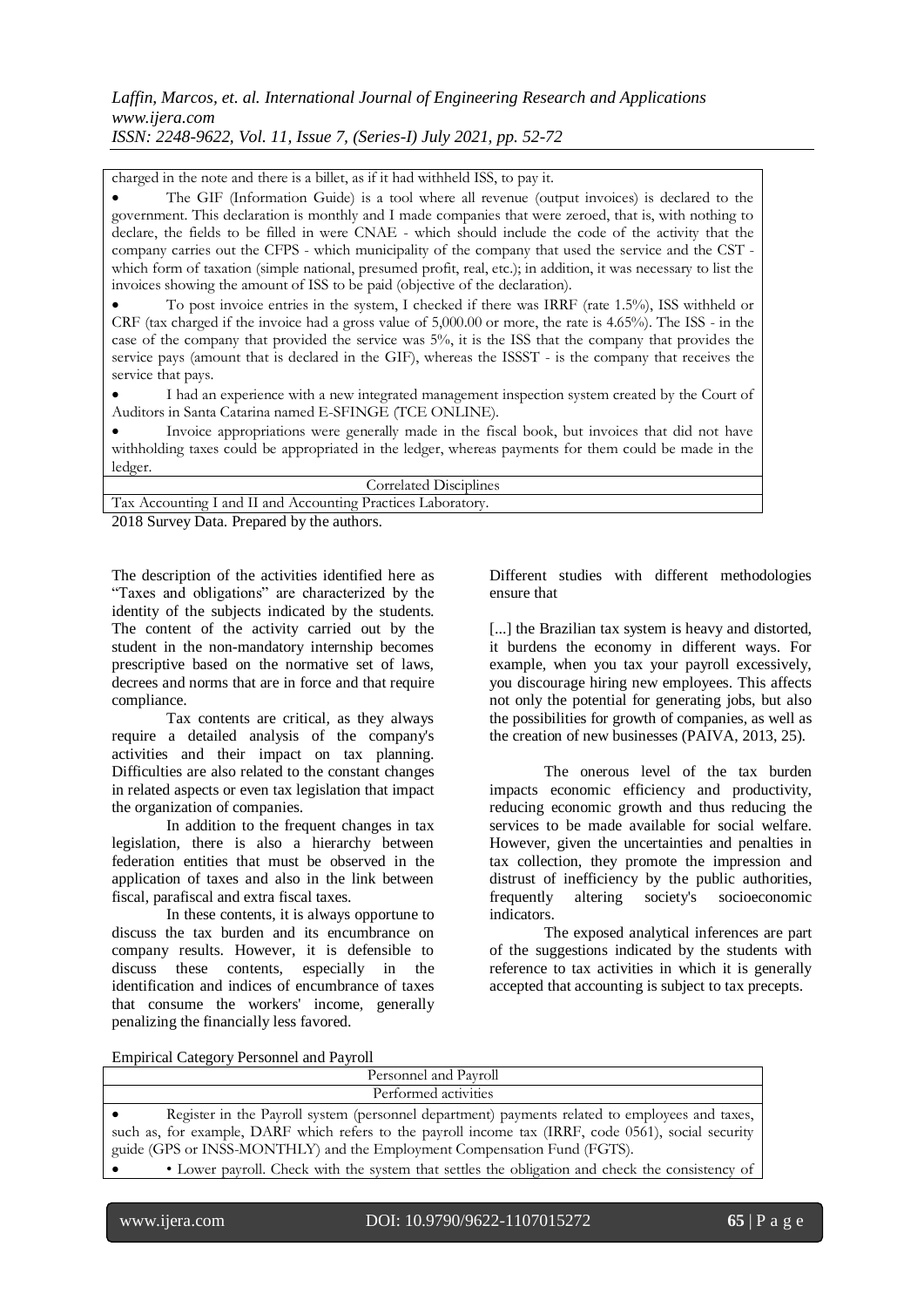| the amount with the counterpart in the cash.                              |  |  |  |
|---------------------------------------------------------------------------|--|--|--|
| Correlated Disciplines                                                    |  |  |  |
| Accounting III, Accounting Practices Laboratory, Tax Accounting I and II. |  |  |  |
| $\sim$ $\sim$ $\sim$                                                      |  |  |  |

2018 Survey Data. Prepared by the authors.

When carrying out activities related to the payroll, it was described that such activity enabled a better understanding of personnel management procedures. In addition to information on wages and labor obligations and the impact of these values on the company's results, it is possible to understand that people management is a systemic responsibility of the organization. The work whose activities are decentralized aim to ensure the company's overall compliance and not just the strategy for carrying out the activity.

It appears from the trainees' indications that the employees of an organization are of fundamental importance beyond the specific activities, because in understanding the institutional mission, as part of the activity, they better contribute with knowledge and skills in the processes of boosting the entity's results and with this achieve benefits beyond salaries.

Regarding the correlation between the activities carried out in the non-mandatory internship and the subjects indicated by the students, there was a concern to verify, together with the respective syllabuses and teaching plans, the relevance of the indication made by the students. It appears that the indication made by the students directly characterizes the disciplines with a practical focus, therefore, relating the nonmandatory internship activity to the curricular contents of the indicated disciplines. It is noteworthy that the note made by the students is that the activity carried out is directly related to the

# **VI. PERSPECTIVE OF TRAINING IN THE NON-MANDATORY INTERNSHIP**

From the messages emitted by the students, we seek to substantively interact with the testimonies in carrying out the activities, this because they indicate correlations between the professional field and the articulation of training.

After dealing with the activities described as operational and that swell in the daily life of the internship field, the references that touch the instrumental activities are sought in order to better understand the work product in the internships outlined here and thus highlight recognition, measurement and disclosure as the centrality of training and work processes in the accounting field.

Of the 11 (eleven) respondents, 09 (nine) indicated that knowledge about the company's Chart of Accounts had to be understood in order to start work activities in the internship. The description indicated subject, but that the theoretical content of the activity carried out in the internship is related to the subjects taken in previous phases.

It is understood that the identification between the activities of practical exercises in the scope of the discipline and the activity carried out in the internship has a linear and direct understanding that such content is the manifestation of practice, attributing to the removal of theoretical knowledge.

According to Kuenzer, when discussing skills in training, he indicates that in these situations it is necessary to think about the content of training so that training surpasses,

[...] that although knowledge is integrated with competences, they are not confused with them. Therefore, it is necessary to differentiate by articulating these that are constituted in the two moments that, dialectically, are related in the concept of praxis: theory and action. And, based on this differentiation, understand the specificity of school educational work so that the possibility of developing skills based on the school can be verified (KUENZER, 2002, p. 11).

Thus, training in Accounting Sciences and non-mandatory internship activities as a way of apprehending reality need to be confronted in the relationship between content and form, theory and practice, and thus constitute an appropriation and differentiation of mutually implicated processes.

allows us to infer that not only the classification of the account in the entity's equity structure needed to be understood, as well as the nature of the composition of the account's representative elements. From the students' answers, expressions emerge that indicate correlations between the instrumental purpose of the content and its relations of resignified knowledge:

"I never imagined that that list of account names with digits, function and purposes would contribute to my access to the internship"

This expression is representative and brings together the set of descriptions of knowledge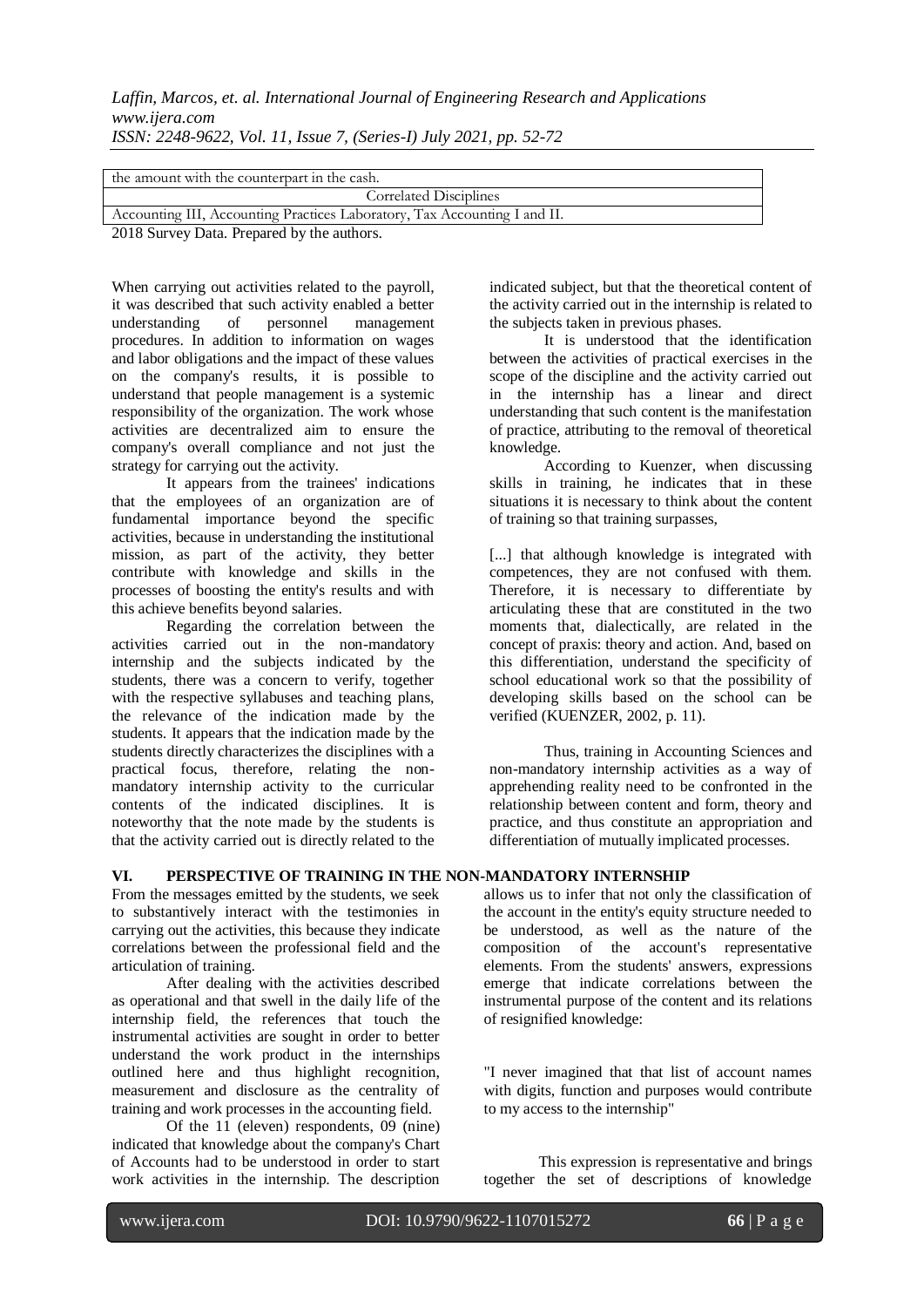required as a "starting point" for the activities to be carried out in the internship fields. Understanding the accounts and their functionality in the entity's equity structure requires a systematized understanding beyond the instruments of the Chart of Accounts. The knowledge beyond the structuring of the Chart of Accounts lies in the objective understanding of the accounting fact as an object of transaction and equity change. It is from this

recognition that the accounting fact assumes centrality in the requirements of registration and takes care of the accounts to show the equity composition.

When indicating the knowledge required to carry out the non-mandatory internship activity in the context of accounting work, the students also answered where they located these disciplinary contents.

Curriculum Subjects

| Accounting I                     | 09 nominations |
|----------------------------------|----------------|
| Accounting II                    | 06 nominations |
| Analysis of Financial Statements | 05nominations  |
| <b>Accounting Theory</b>         | 01 indication  |
|                                  |                |

2018 Survey Data. Prepared by the authors.

Based on the disciplines of the undergraduate course in Accounting at UFSC and their respective disciplinary contents, the Chart of Accounts as a teaching content is centrally located in the Accounting I discipline and tangentially in Accounting II.

The indications that such content was worked on in the discipline of Analysis of Financial Statements indicates the teacher's discretionary power in articulating content. This same perspective must remain present in Accounting Theory. However, the indication of the 09 (nine) respondents is that the contents of the accounts and the Chart of Accounts itself should be the object of greater detail and deepening to understand its functionality in the disclosure of equity components.

Another indication regarding the Chart of Accounts is that its approach as content ends up being summarized in the structure and classification of the Balance Sheet and other Financial Statements, but without discussing "how the content of an account relates to concepts of control and budgets" and that can modify the equity structure. The way one "learns is of a ready-made structure", but not how the "nature of its record and balance" is constituted in accordance with Accounting Theory.

Apparently, the indication of students is relevant when analyzed in the way the Chart of Accounts is inserted as learning content. It is usually informative content that carries the technical name of the equity component and is structured in line with the structure of the Financial Statements. Often the constituent elements of the accounting record, date, history, debit amounts, credit amounts, balance and equity nature are not addressed to integrate comprehensive concepts of equity structure. However, it is a criticism that highlights the partiality of concepts and restricts knowledge to the nature of disciplinary content.

Another content with greater evidence described by 7 (seven) of the respondents indicates Accounts Receivable and Accounts Payable as the content they most use in non-mandatory internship activities. With reference to the treatment of the activity performed, they say that:

"an analysis of the customer as a whole is carried out and not just in reference to the expiration date"

"there are facts of the 'compensation' type. Once you pay in advance and then pay in arrears. One thing cancels out the other"

"What I learned is just recording it as an occurrence. But there is more than the fact: the customer's relationship with the company".

"my biggest difficulty was to understand the risk analysis that must be done for the release of credit"

The students indicated the Accounting disciplines I, II and III as the disciplines that contain the content of facts that involve the registration of operations in the term condition and, therefore, the use of said accounts.

This statement is consistent with the list of disciplines and their instrumentation contents for recording accounting facts, provided for in the curriculum.

From the 3rd phase of the course onwards, the set of disciplines in areas with specialized content begins, such as higher accounting, analysis of financial statements, which, due to a disciplinary premise, tend to overcome the registration in accounts with the predominance of the method of items folded, instrumentalizing conceptual and no longer procedural analyses.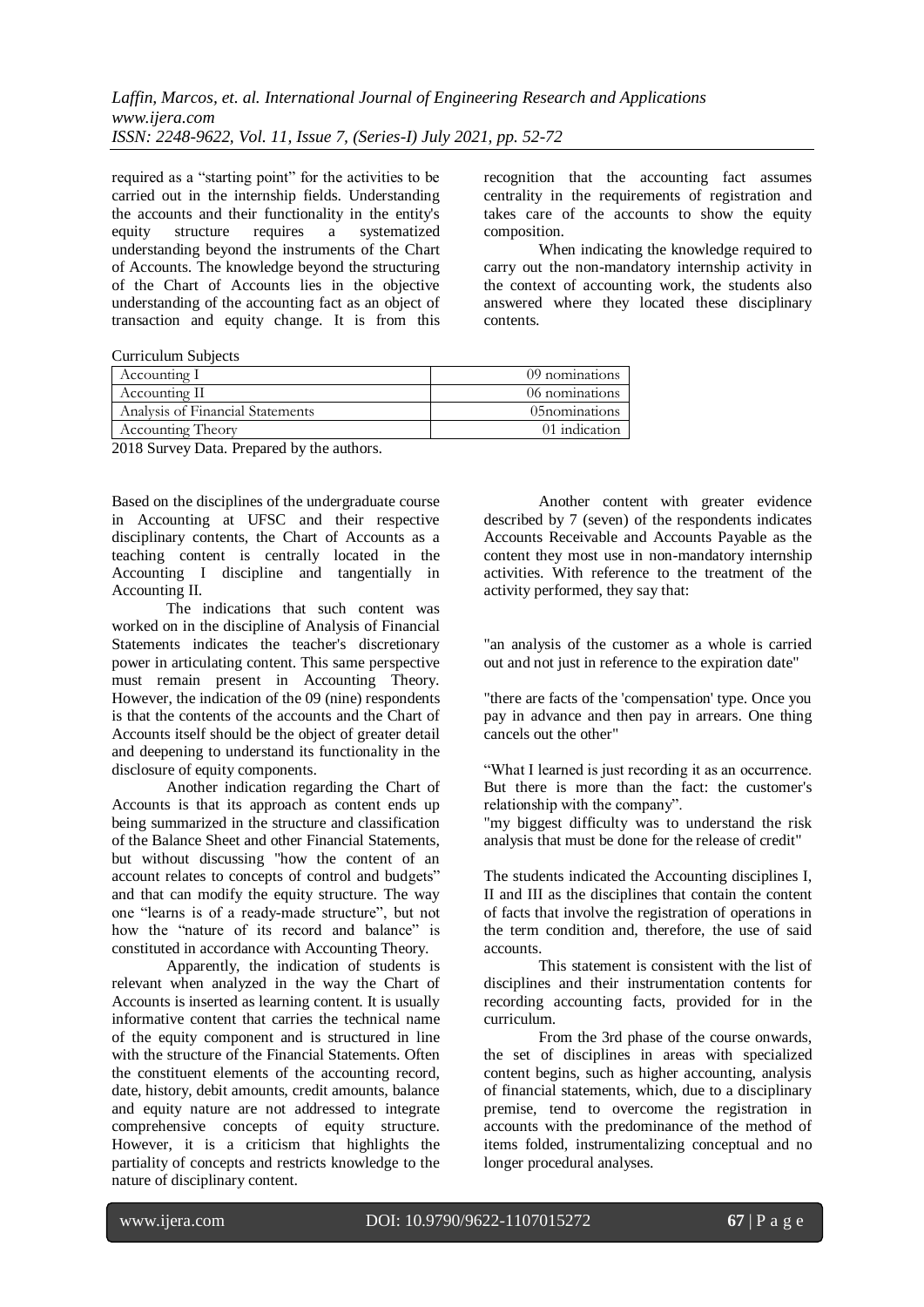What can be inferred from the students' speeches is the way in which the curricular contents are taught, with the predominance of mechanics and not in the relationship of the conceptual hierarchy of accounting theory. The mechanics indicated here are that, given the accounting fact, certain accounts, representative of the equity, are used for registration and closing in terms of debit amounts equal to credit amounts.

What we can understand is a criticism that emerges from how the contents are partial and often overlapping in the disciplines. The question indicated here seems to reflect the lack of structure of pedagogical analysis between horizontal and vertical contents that are integrated, but dissociated in conceptual terms.

Risk analysis, as a central content for accounting facts involving forward transactions, is not considered as content in the disciplines that define the fundamentals of Accounting, that is, Accounting I, II and III. In this perspective, what prevails are contents that reflect the double-entry method and not the analysis contents before and after the fact.

Another activity described repeatedly is the allocation of income for the year. This activity content was in 4 (four) of the respondents and they were unanimous in saying that:

"I had to do an analysis of the company's situation and they gave me the financial statements to present an opinion. Then I got a fright... I remembered the subjects and found that... in the Higher Accounting subject I see that it doesn't advance, they look a lot like what I studied in the Analysis of Financial Statements... and then I had difficulties to analyze the situation of the company...".

"My biggest difficulty here at the office is with companies that have headquarters and branches... In the discipline, we study cases of large corporations, with large resources and a large structure, but we never study small and medium-sized companies that have these divisions... I found it difficult to understand this lack of structure in the companies and even so have a head office and a branch".

What can be inferred from these reports that combine the "activity carried out in the nonmandatory internship" and the contents of the disciplines of the undergraduate course, is what can be called classroom statics, as opposed to the dynamics of the activity carried out in the professional field.

In the report on the analysis of the company's situation, which combines content from two disciplines, an apparent criticism of content dysfunction can be seen, however, when articulating what was done in the internship activity with the content of the disciplines, the relevance of contents that are equally taught in the same methodology: lecture, use of defined methods and equations and legal publications.

The issue under analysis is not the overlapping of contents in the disciplines, even if they may have equivalence and relevance of fundamentals, but they are assumed as an overlap by the methodological approach of the contents, that is, the way of teaching, by exposure, does not reach perspectives of advance of knowledge and in this an opposition between content and method is evident.

In relation to the case of the head office and branch, it is certain that content clippings are made, which are typical of the disciplinary model. These cuts are the choices made by the professors, between teaching the content with a certain approach (large capitals) or focusing on other aspects (deepening issues related to corporate reorganization). Also in these responses from the students, it is possible to identify the movement between the passivity of the classroom and the necessary search for autonomy in carrying out the pre-professional activity carried out in the internship field.

In the set of descriptions of internship activities, different expectations can be identified in carrying out this activity as a complement to professional training.

It is noticeable that the realization of professional activities being carried out by students in the condition of non-mandatory internships promotes a dialogue with the demands of the profession while showing relevance in the correlation with curricular content of training.

In addition to the network of relationships that expands, there are new sharing of information and knowledge that enable different interactions and perceptions of the shared universe.

This configuration of the unfinished and the sharing allows the intern to perceive, from the correlation of the curricular contents, its possible manifestation in the internship field that

nothing is ready and that knowledge is not finished. The learner is an active agent of his own knowledge. He builds meanings and defines meanings according to the representation he has of reality, based on his experiences and experiences (AMARAL, 2009, p. 08).

The plurality of activities resulting from the undergraduate course that it performs and the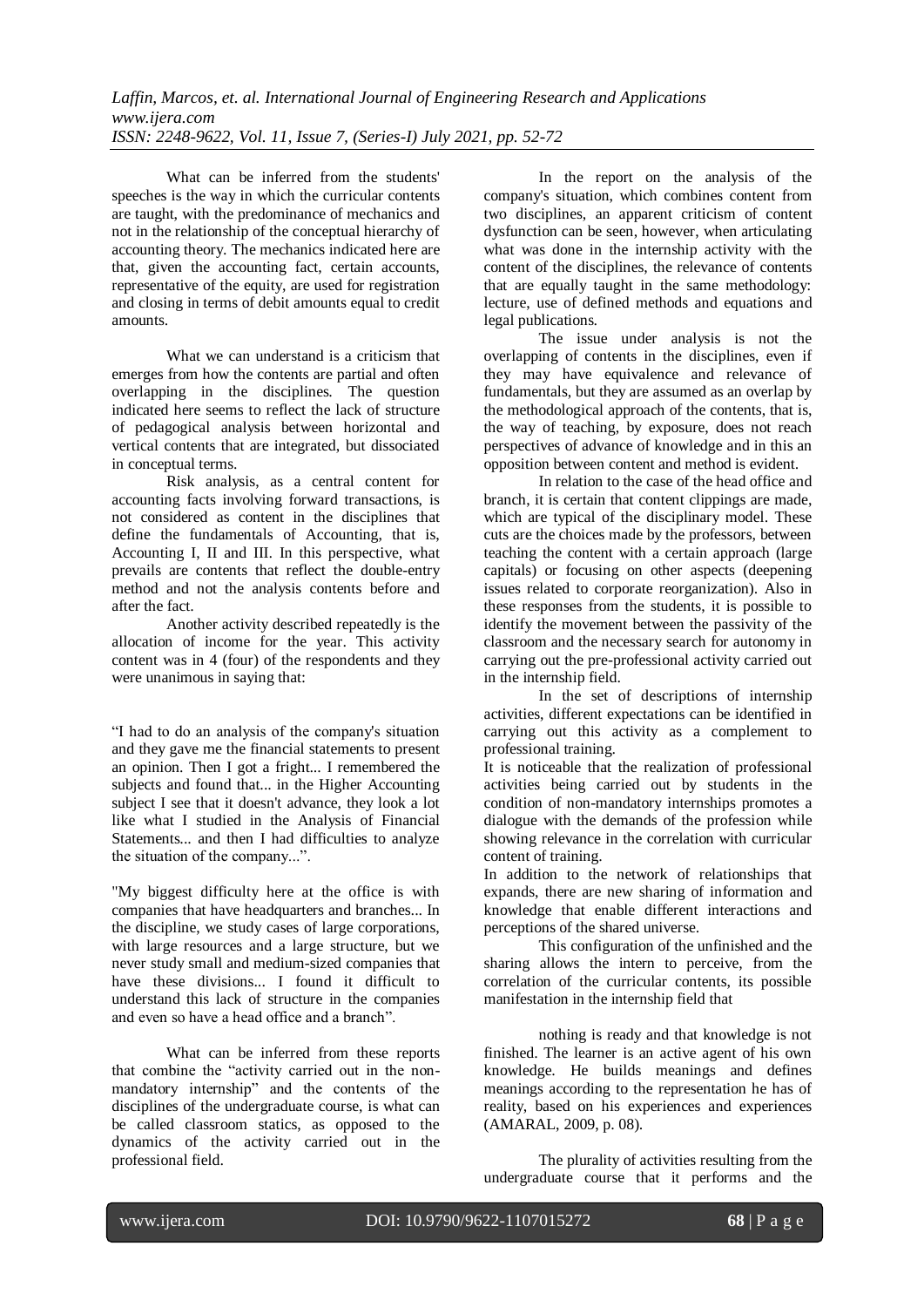exchange in the internship field enables interactions and resignifications of the knowledge accessed and used. The new ways of dealing with academic knowledge, in carrying out daily professional activities, allow one to be a subject of learning and capable of interventions. Thus, the internship can mean learning about the same content, but experienced in different utterances, favoring the development of skills and relationships with the professional universe.

From this perspective of the non-mandatory internship as a professional training path inserted in the training activities of higher education, it can contribute to the

[...] critical construction of the interpretation of the world. This construction must be democratized, that is, all individuals must be given opportunities to access knowledge and information, so that their opinions and demands can represent their free and conscious will. And that have the same degree of importance and relevance, even as subjects of different realities, experiences and lives [...] (OLIVEIRA JUNIOR, 2014, p. 197).

It is understood that from the curricular organization of the non-mandatory internship as a complementary activity, with monitoring and

# **VII. CONCLUSION**

From the research carried out which aimed to identify the activities carried out in the nonmandatory internship with the curricular contents of the undergraduate course in Accounting, it is possible to see the feasibility of this curricular component for the training course of the course as well as for its insertion in the daily life of the profession. The feasibility as a training path requires, however, the articulation between curricular content and professional practices to be appropriated and experienced in the internship field. The articulation between contents and practices indicates the possibility of overcoming the dichotomy between theory and practice so that it is possible to understand that the nature of doing is directly confronted with the way of thinking about this doing. The appropriation of the contents of the professional activity in the dimensions of the contents and forms of curricular knowledge tends to expand not only training, but also the social relationship of training contents with social intervention.

Based on this articulation, it is defensible that the contents transmitted in the curricular training can be integrated into the practices of the supervision and analysis in its legal and normative aspects, it can be understood as a training path, which, when inserted in the Pedagogical Project of the Course, finds conditions of learning continuity in the theory and practice relation of the contents of professional training.

From this perspective, the non-mandatory internship can be understood as a way of inserting the student into the professional field through the internship field, making both subjects and object of training for subsequent interventions in the context of institutional training, the professional field and social transformation.

From this perspective, it is inferred that the non-mandatory internship can constitute a way of overcoming the concept of division between theorypractice of the training path, generally understood as theory, the serial and disciplinary contents in the academic sphere and practice as the one that takes place only in the professional field.

For Pimenta, 2006, p. 75, "the internship must be a moment of synthesis of contents, teaching materials, learning theories and personal experiences, as well as being a process of reflectionaction-reflection". In this way, the non-compulsory internship activity as a training path can be a space for the student to better understand the social reality, the training demands and thus better qualify their participation in the training processes.

internship fields in order to validate and legitimize the experiences accumulated in the profession. However, the curricular contents or labor practices are not neutral, so that citizen and professional training can only take place with the socioeducational dimension in the course of the nonmandatory internship.

The non-mandatory internship activity is based on the perspective of work as a praxis in which the theory-practice dimension is unveiled and constituted in the processes of appropriation and transformation of reality.

From this perspective, the work apprehended in its use value is characterized as formative; enabling the satisfaction of physical, material, subjective and biopsychosocial needs through a social process articulated by political, cultural, economic and ideological aspects.

The work thus apprehended enables the construction of the social being and its sociohistorical relationships, so that the student's insertion in the world of work through the nonmandatory internship activity can be constituted in cultural experiences that result in emancipatory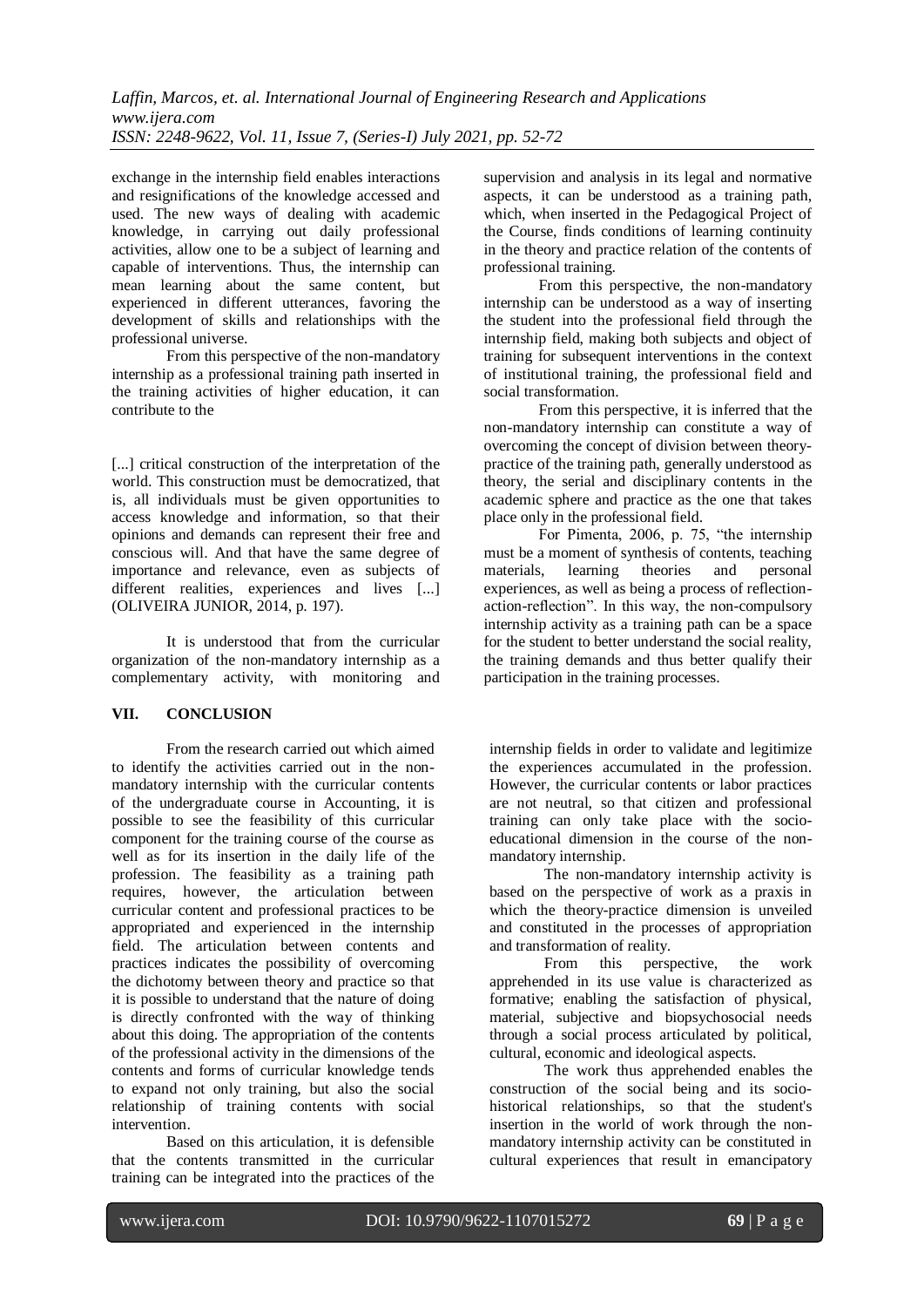actions within the scope of citizenship and professional practice.

The non-mandatory internship activity, when included in the curricular proposal, indicates a training intention - that of expanding the relationship with knowledge and recognition of training processes linked to interdisciplinarity. In this way, the non-mandatory internship constituted as a cultural artifact can be redefined by the

[...] intentional, planned transformation, resulting in a product that previously only existed in the human mind and which is externalized through work and thus becomes part of the world, acquires a life of its own, becoming independent of its creator and from the moment of its creation. The word creator is very well used here, as it is purely a creation activity, which requires hundreds of cognitive abilities only possible to members of a single species among the hundreds of thousands that inhabit or inhabit our planet. Through work, creative activity to transform the world, as we were able to transform it. (HECKLER-OLIVIER; SORATTO, 1999, p. 111).

However, for the non-mandatory internship to promote the educational act in all its dimensions, the curriculum must be considered as a praxis, favoring the student's instrumentalization of their insertion in the world of work, thus contributing to the emancipatory training processes that carry the expectation of building professional practice.

Different from the demands of professionalization and knowledge of professional practice, the non-mandatory internship is recognized as a space for formative experiences that scale the social being by its intentional intervention in social and historically constituted institutions.

What was intended in this research was to highlight aspects of the Law regarding the nonmandatory internship activity in the places where it occurs. It does not seem to distinguish only the mandatory from the non-mandatory stage; but rather, the option of non-mandatory is outlined as an alternative for inclusion in typical activities of regulated professions, as well as new activities arising mainly from the area of services.

The requirements and highlights of the articles of Law No. 11,788/08 protect the employer from any assertion in the request for an employment relationship, not scaling in the same proportion the monetary value of the scholarship and the consequences arising from the possibility of deregulation of professions and precariousness of knowledge in the area.

Under no circumstances do such questions indicate the denial of the non-mandatory internship as not constitutive of experiences in professional practice. On the contrary, what is sought is the analysis of the articulation between the legal text and effective non-mandatory internship practices, avoiding the announced chronicle of the compulsory alienation of all who experience the students' expectations regarding an opportunity to enter the world of work and its consequences.

From this perspective, the non-mandatory internship is an interlocutor between the educational institution and the internship fields and the effective work spaces and offering discussions as an alternative to think and rethink the activities and propositions arising from technological advances, from the organizational environment and changes in society, in the organization and production of work.

The non-mandatory internship conceived and organized as part of the professional qualification in its pedagogical dimension in academic and professional training; it cannot result in cheapening and scrapping of the activity and working conditions. If this occurs, it will even make the expansion and thinking of the area of professional practice unfeasible.

Being attentive and informed about the conditions and offers of non-mandatory internships is a constant challenge for educational institutions, granting agents and different organizations that seek a form of social participation in nonmandatory internships.

By reiterating the appropriation of socially produced knowledge, it is highlighted that it is in the appropriation of the theory and practice unit that the praxis that makes it possible to transform reality is carried out. Therefore, this principle of unity makes it possible to articulate theoretical activity with knowledge of reality in its inseparable purpose of transformation. Therefore, the statement is corroborated:

Theories thus constitute a place from which everyday practice is looked at. However, there are also several possible theoretical places from which to look at everyday practice. Teaching theories, development theories, learning theories, language theories, knowledge theories make up a vast array of diverse points of view (SMOLKA and LAPLANE, 1995, p. 2-3).

Praxis as a principle of understanding pedagogical practice, as well as the curriculum and the non-mandatory internship as multiple spaces for the construction of training paths, allows the identification of the plurality of subjects,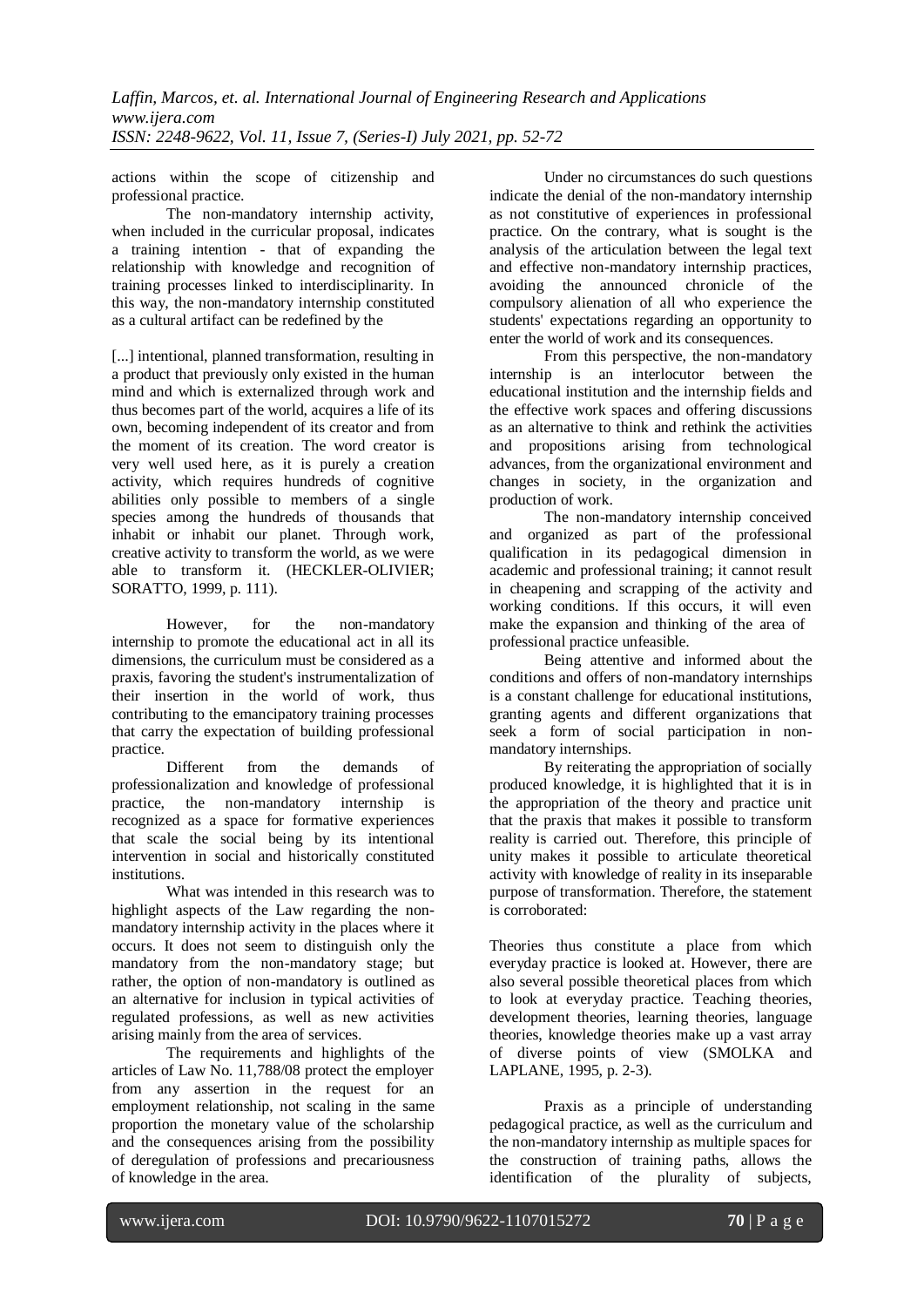constituting alternatives for the subjects of the educational process to recognize themselves as a product of transformation of the reality apprehended in and by social practice.

Therefore, the non-mandatory internship can be understood as an instrument of insertion in

#### **REFERÊNCIAS**:

- [1]. Amaral, M. T. M. (2009). **Ambiente virtual de aprendizagem**: condições e possibilidades. Belo Horizonte.
- [2]. Apple, M. W. (1994). **Ideologia e Currículo**. São Paulo: Brasiliense.
- [3]. Bardin, L. (2011). **Análise de conteúdo***.* São Paulo: Edições 70.
- [4]. Brasil (2008). **[Lei nº 11.788](http://legislacao.planalto.gov.br/legisla/legislacao.nsf/Viw_Identificacao/lei%2011.788-2008?OpenDocument)**, de 25 de [setembro de 2008.](http://legislacao.planalto.gov.br/legisla/legislacao.nsf/Viw_Identificacao/lei%2011.788-2008?OpenDocument)
- [5]. Brasil, (2015). MEC/INEP Censo da Educação Superior. [http://download.inep.gov.br/educacao\\_superi](http://download.inep.gov.br/educacao_superior/censo_superior/documentos/2015/Notas_Estatisticas_Censo_Superior_2015.pdf) [or/censo\\_superior/documentos/2015/Notas\\_E](http://download.inep.gov.br/educacao_superior/censo_superior/documentos/2015/Notas_Estatisticas_Censo_Superior_2015.pdf) [statisticas\\_Censo\\_Superior\\_2015.pdf](http://download.inep.gov.br/educacao_superior/censo_superior/documentos/2015/Notas_Estatisticas_Censo_Superior_2015.pdf)
- [6]. Brasil, MEC/INEP- (2013). **Censo da Educação Superior**: [https://www.ufmg.br/dai/textos/coletiva\\_cens](https://www.ufmg.br/dai/textos/coletiva_censo_superior_2013.pdf%20acesso%20em%2011/04/2017) [o\\_superior\\_2013.pdf acesso em 11/04/2017.](https://www.ufmg.br/dai/textos/coletiva_censo_superior_2013.pdf%20acesso%20em%2011/04/2017)
- [7]. Brasil, MEC/INEP (2013). **Sistema e-MEC** [http://portal.mec.gov.br/index.php?option=co](http://portal.mec.gov.br/index.php?option=com_content&view=article&id=206:inep&catid=122:inep-estudos-e-pesquisas&Itemid=229) [m\\_content&view=article&id=206:inep&catid](http://portal.mec.gov.br/index.php?option=com_content&view=article&id=206:inep&catid=122:inep-estudos-e-pesquisas&Itemid=229) [=122:inep-estudos-e-pesquisas&Itemid=229](http://portal.mec.gov.br/index.php?option=com_content&view=article&id=206:inep&catid=122:inep-estudos-e-pesquisas&Itemid=229) acesso em 15/11/2016.
- [8]. Brandalise, C.; Perez, F.; Montenegro, R. Jovens, bem preparados e sem emprego: como a crise e a falta de perspectiva ameaçam a juventude mais escolarizada e capacitada que o País já formou. **Isto É Independente**, São Paulo, n. 2370, abr. 2015. Disponível em: <http://www.istoe.com.br/reportagens/41614 4\_JOVENS+BEM+PREPARADOS+E+SEM +EMPREGO? pathimagens&path&actualArea=internalPage

. Acesso em: 26 jul. 2015.

- [9]. Charlier, É. (2001). **Formar professores profissionais para uma formação contínua articulada à prática.** *In:* PAQUAY, L.; PERRENOUD, P, *et al* (Org.). Formando professores profissionais: Quais estratégias? Quais competências? 2. Porto Alegre, Artmed.
- [10]. Charlot, B. (2000). **Da relação com o saber: elementos para uma teoria**. Porto Alegre. Artmed.
- [11]. Ciavatta, M. (2011). "A reconstrução histórica de trabalho e educação e a questão do currículo na formação integrada ensino

the world of institutions and social organizations, as an opportunity for new learning in the professional area, aiming at appropriating the work in its use value, which characterizes its formative character.

> médio e EJA". In: TIRIBA Lia e Maria Ciavatta, 2011. **Trabalho e educação de jovens e** *adultos*. Brasília.

- [12]. Guerra, Y. (2010). A formação profissional frente aos desafios da intervenção e das atuais configurações do ensino público, privado e à distância. *In*: **Revista Serviço Social e Sociedade**, n. 104. São Paulo: Cortez.
- [13]. Kuenzer, A. Z. (1999). **As políticas de formação: a constituição da identidade do professor sobrante.** Revista Educação e Sociedade, Campinas, ano XX, n. 68, p. 163- 183, dez.
- [14]. Kuenzer, A. Z. (1988). **Ensino de 2. Grau: o trabalho como princípio educativo**. São Paulo: Cortez.
- [15]. Kuenzer, A. Z. (1992). **Para estudar o trabalho como princípio educativo na universidade: categorias teóricometodológicas**. Tese Concurso Professor Titular. UFPR, Curitiba.
- [16]. Kuenzer, A. Z. (2000). **Ensino médio: construindo uma proposta para os que vivem do trabalho**. São Paulo: Cortez.
- [17]. Kuenzer. A.Z. (2002). **Conhecimento e competências no trabalho e na escola.**  [http://servicos.educacao.rs.gov.br/dados/semi](http://servicos.educacao.rs.gov.br/dados/seminariointernacional/acacia_kuenzer_conhec_compet_trab_esc.pdf) [nariointernacional/acacia\\_kuenzer\\_conhec\\_c](http://servicos.educacao.rs.gov.br/dados/seminariointernacional/acacia_kuenzer_conhec_compet_trab_esc.pdf) [ompet\\_trab\\_esc.pdf](http://servicos.educacao.rs.gov.br/dados/seminariointernacional/acacia_kuenzer_conhec_compet_trab_esc.pdf)
- [18]. Kuenzer. A.Z. (2008) Reforma da educação profissional ou ajuste ao regime de acumulação flexível? Revista Trabalho Educação e Saúde v. 5 n. 3, p. 491-508, nov.2007/fev.
- [19]. Laffin, M. (2011). **Contabilidade e ensino: mediações pedagógicas**. NUP/CED/Ed.UFSC Florianópolis.
- [20]. Laffin, M. (2005). **De Contador a Professor: a trajetória da docência no ensino superior de contabilidade.** Ed. IU/UFSC, Florianópolis.
- [21]. Laffin, M. (2004). **Projeto Político-Pedagógico nos Cursos de Ciências Contábeis**. Revista Brasileira de Contabilidade nº 148, jul. /ago., ano XXXIII, Brasília.
- [22]. Nascimento, M.; Junqueira, E.; Fiório. S. L. (2012). **Desempenho do Aluno de Ciências Contábeis na Modalidade à Distância na Disciplina Contabilidade de Custos** *I*. XIX